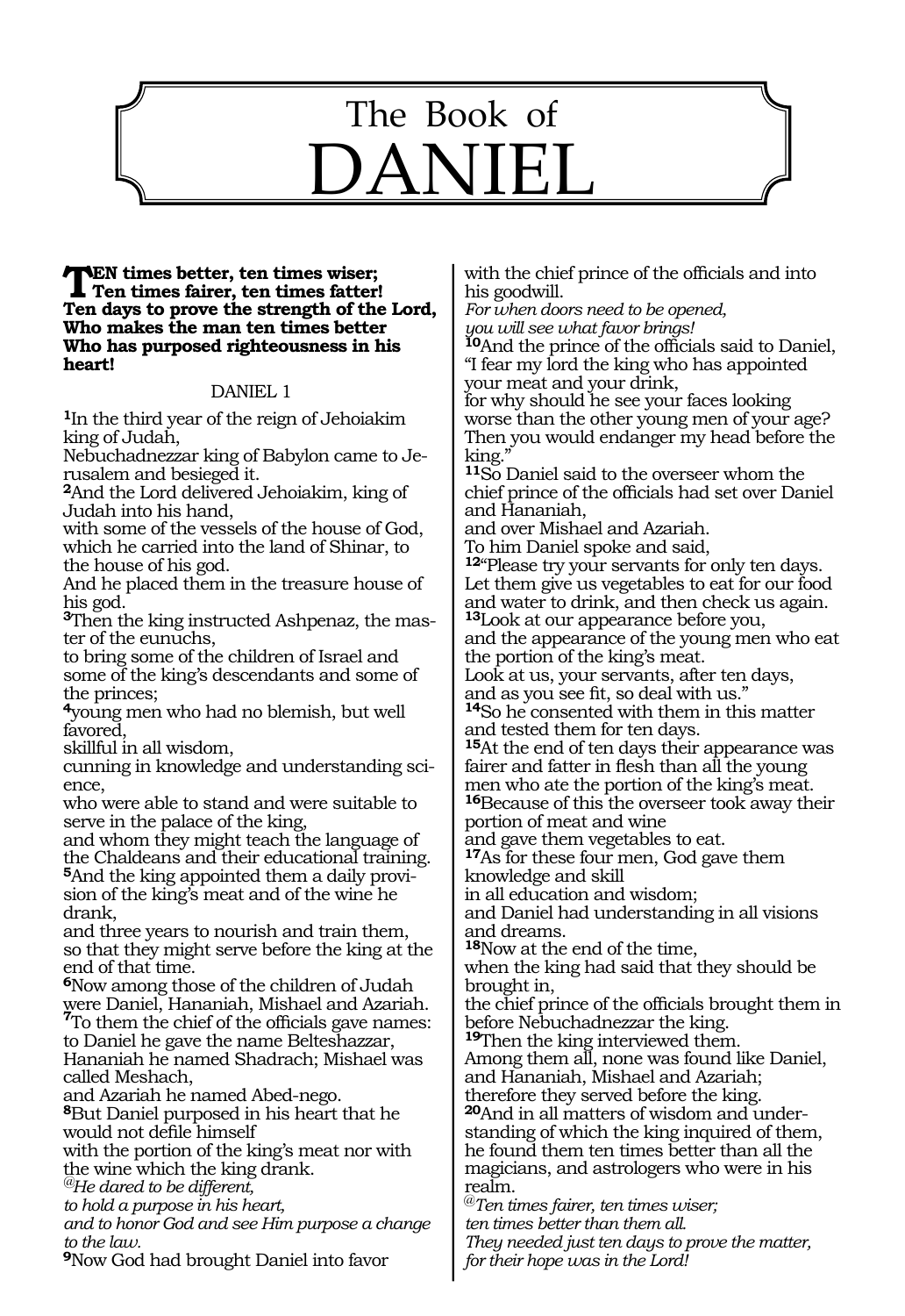*When you serve a God who is so much greater, ten times more is nothing at all. The God whom you stand up for, will separate* 

*you by your zeal for the Lord.* 

**<sup>21</sup>**And Daniel continued unto the first year of Cyrus the king.

### **CWDS Bible Quotes**

- *1. Know your standards; maintain your standards; become the new standard.*
- *2. Your high standard based on the Lord makes no allowance to be lowered for man, position or money.*
- *3. Godly standards are rigid; they cannot be lowered, only lost.*
- *4. Selected by man for position; elected by God for purpose. Purpose overrides position; election overrides selection; principle overrides principal.*
- *5. Because it is good for food does not mean it is God's for food; let the Spirit of the Lord restrain your appetite.*
- *6. Purpose in your heart to be hungry for God and sickened by anything that defiles.*
- *7. Faith attracts favor; favor overrides fear.*
- *8. It is ten times better and ten times wiser to stand up for God. This will be manifest when you are examined.*
- *9. Stand up for God and you will stand out, for God will stand up for you. When you stand up for God you establish your own defence in the highest court, which will release favor in every court.*
- *10. Demonstrate wisdom in your choices and wisdom will become the fruit of your life; it will increase exponentially.*
- *11. The fear of the Lord is the beginning of wisdom; choose to fear the Lord proactively and wisdom will be the natural by-product.*

### **PRAYER POINTS**

- By the transforming power in the blood of Jesus, I refuse to be conformed to this world, in the name of Jesus.
- O God my Father, I choose to fear You above man; I dare to stand up for righteousness even if I stand alone, in the name of Jesus.
- Father God, let the power to make right choices fall upon me now, in the name of Jesus Christ.
- The kingdom of God is my priority. I will pursue all the righteousness of God in this corrupt world, in the name of Jesus.
- Spirit of wisdom that was upon Daniel, fall upon me and distinguish me in my generation, in the name of Jesus.
- My Father, my God; I give it all to You and for You. I will shine my light in this world so men will see my faith and works and give You the glory. Amen.

### GOD gave to him a vision,<br> **But they would give him lies;**<br> **But the drawn is taken Know when the dream is taken They can no more be disguised! Is there yet one to seek the Lord? One who will search and find His heart, To whom God would give interpretation And reveal the deep secrets of the dark?**

### DANIEL 2

**<sup>1</sup>**Now in the second year of Nebuchadnezzar's reign, Nebuchadnezzar had dreams;

by these his spirit was so troubled that his

sleep left him.<br><sup>**2**Then the king gave command to call the ma-<br>gicians, the astrologers and the sorcerers</sup> and the Chaldeans to tell the king his dreams. So they all came and stood before the king. **<sup>3</sup>**"I have had a dream," the king said to them, "and my spirit is troubled to know the dream."

**<sup>4</sup>**Then the Chaldeans spoke to him in Ara- maic, saying,

"O king, live forever! Tell your servants the dream and we will give you the interpretation." **5**The king answered and said to the Chaldeans,

"The thing is gone from me.

If you do not make this dream known,

and tell me the interpretation as well, you shall be cut into pieces and your houses shall be made a dunghill.

**6**However, if you tell the dream and the interpretation of it also,

I will give you gifts, rewards, and great honor. Therefore tell me the dream and its interpretation."

**<sup>7</sup>**Then they answered again, and said, "Let the king tell his servants the dream and we will tell you the interpretation."

**8**But then the king answered and said, "Indeed, I know certainly you are gaining time, because you see the thing is gone from me. **<sup>9</sup>**But if you will not declare to me this dream,

there is only one decree for you!

For you have prepared lies and corrupt words to speak before me until the time is changed. Therefore, tell me the dream and I shall know that you can show me the interpretation of it also.

**<sup>10</sup>**Then the Chaldeans answered before the king,

"There is not a man on this earth who can do this thing,

to show the king's matter to him.

There is no king, lord, or ruler in any realm who has asked of magicians, Chaldeans, or rulers such things.

**<sup>11</sup>**"This is a rare thing that the king requires, and there is no other who can show it to him except the gods whose dwelling is not with flesh.

**<sup>12</sup>**For this the king was angry and furious at them, and he gave command to destroy all of the wise men of Babylon.

**<sup>13</sup>**So the decree went out to slay all the wise men.

They sought Daniel and his companions, to kill them.

Then Daniel approached Arioch the captain of the king's guard,

the one who had gone forth to kill the wise men of Babylon.

**<sup>14</sup>**He spoke to him with counsel and wisdom, and said to him,

**<sup>15</sup>**"Why is the decree from the king of such haste?"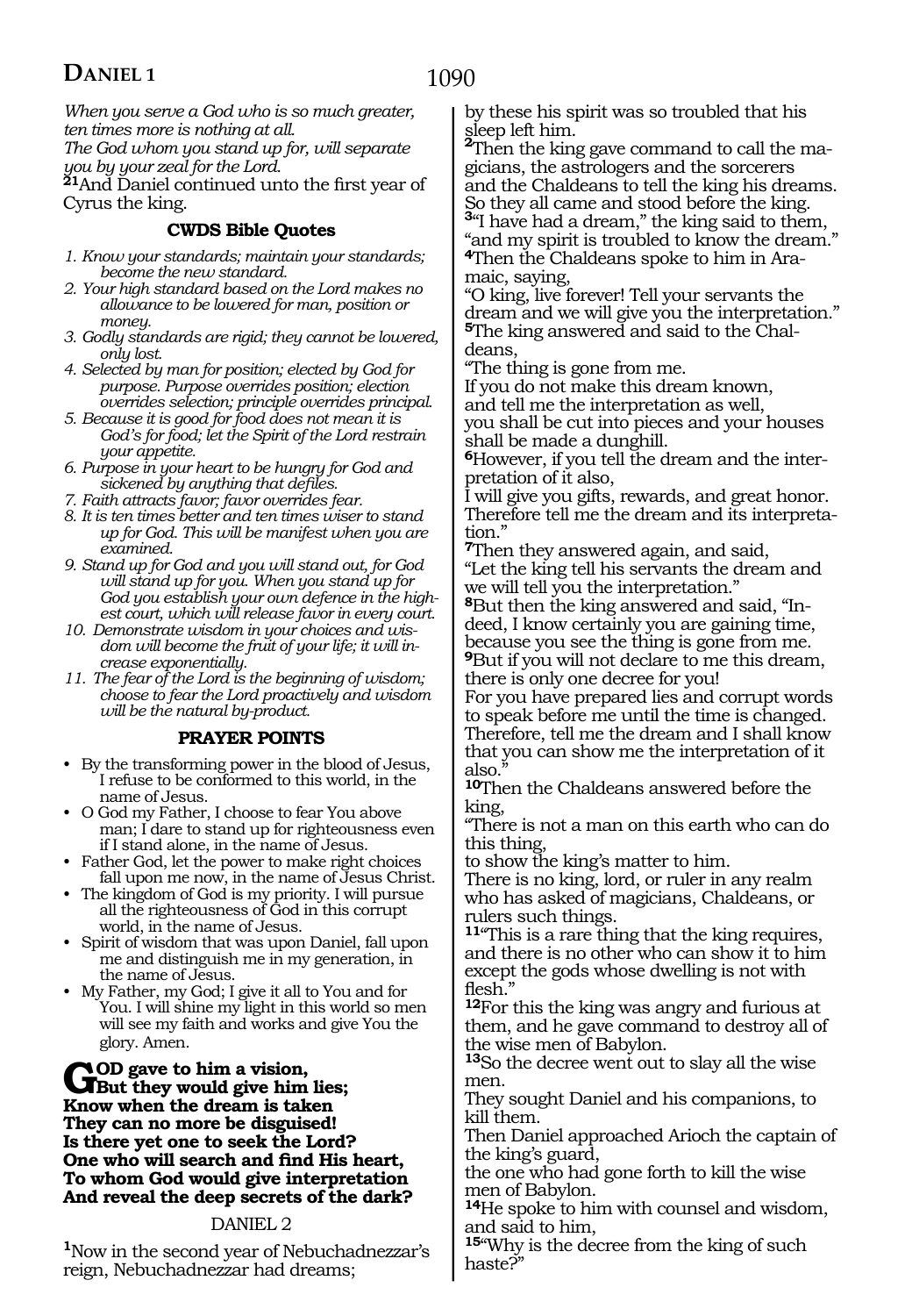Then Arioch made the reason known to Daniel that day. **<sup>16</sup>**Then Daniel went in and desired of the king

that he would give him time, that he might tell the king the interpretation. **<sup>17</sup>**Then Daniel went down to his house and made the matter known

to Hananiah, Mishael and Azariah, his companions,

**<sup>18</sup>**that they would join with him, and seek the mercies of the God of heaven concerning this secret,

that they would not perish with the rest of the wise men of Babylon.

**19**Then in a night vision the secret was revealed to Daniel.

Then Daniel blessed the God of heaven, saying,

**<sup>20</sup>**"Blessed be the name of God forever and ever, for wisdom and might are His.

**<sup>21</sup>**He changes the times and the seasons. He removes kings and sets up kings.

He gives wisdom to the wise and knowledge to those who know understanding.

**<sup>22</sup>**Yes, it is He who reveals the deep and secret things.

He knows what is in darkness, and the light dwells with Him.

**<sup>23</sup>**O God of my fathers, I thank You and praise You,

who has given me wisdom and might and has made known to me the matter of the king that we have desired of You earnestly."

**<sup>24</sup>**Then Daniel went in to Arioch, whom the king had commissioned

to destroy all the wise men of Babylon, and spoke to him, saying,

"Do not destroy the wise men of Babylon;

bring me in before the king and I will tell the king the interpretation."

**<sup>25</sup>**And Arioch brought him hastily before the king,

and said to the king, "I have found a man of the captives of Judah

who will now make known the interpretation of the dream."

**<sup>26</sup>**And the king spoke to Daniel,

"Are you able to make known to me the dream I have seen and its interpretation?"

**<sup>27</sup>**Daniel answered in the presence of the king and said, "The secrets belong to God.

The secret the king demanded, the wise men and astrologers cannot show,

nor can the magicians and soothsayers, **<sup>28</sup>**but there is a God above,

a God in heaven who reveals secrets, and to Nebuchadnezzar the king He makes known what will take place in the latter days. Your dream and the visions of your head on your bed were these:

**<sup>29</sup>**as for you, O king, thoughts came to your mind while you were on your bed about what should come to pass after this.

He who reveals secrets has made known to

you what will be.

**30**But as for me, this secret has not been revealed to me because I have any great measure of wisdom more than any other living person,

but rather for our sakes who makes known the interpretation to the king,

and that you may know the thoughts of your heart.

**<sup>31</sup>**"You, O king, beheld a great image.

It was of excellent splendor, and it stood before you. Its form was awesome.

**<sup>32</sup>**Its head was of fine gold, its breast and arms were of silver.

Its belly and thighs were of bronze.

**<sup>33</sup>**Its legs of iron, its feet partly of iron and

partly of clay. **<sup>34</sup>**You watched and saw a stone was cut out without hands,

which smote the image on its feet of iron and clay, and broke them to pieces.

**35**"Then the iron, the clay, the bronze, the silver, and the gold were together crushed,

and became like the chaff of the summer threshing floors.

The wind carried them away so that no trace of them could be found.

And the stone that struck the image became a great mountain and filled the whole earth.

**36**This is the dream. Now we tell its interpreta-

tion before the king. **<sup>37</sup>**"You, O king, are a king of kings,

for the God of heaven has given you a kingdom, power, glory and strength;

**<sup>38</sup>**and wherever the children of men dwell, or beasts of the field and the birds of heaven,

he has given them into your hand,

and has made you ruler over them all.

You are this head of gold.

**<sup>39</sup>**But an inferior kingdom shall arise after you,

then another, a third kingdom of bronze,

which shall rule over all the earth. And the fourth kingdom shall be as strong as iron,

inasmuch as iron breaks in pieces and shatters everything;

**<sup>40</sup>**and like iron that crushes, that kingdom will break to pieces and crush all others.

**<sup>41</sup>**Whereas you saw the feet and toes,

partly of iron and partly of potter's clay, the kingdom shall be divided,

yet the strength of the iron shall be in it. Just as you saw the iron mixed with miry clay. **<sup>42</sup>**And as the toes were partly iron and partly

clay, so shall the kingdom be partly strong and

partly fragile.

**<sup>43</sup>**And whereas you saw iron mixed with miry clay,

they will mingle with the seed of men, but they will not harmonize with one another, just as iron is not mixed with clay.

**<sup>44</sup>**"And in the days of these kings,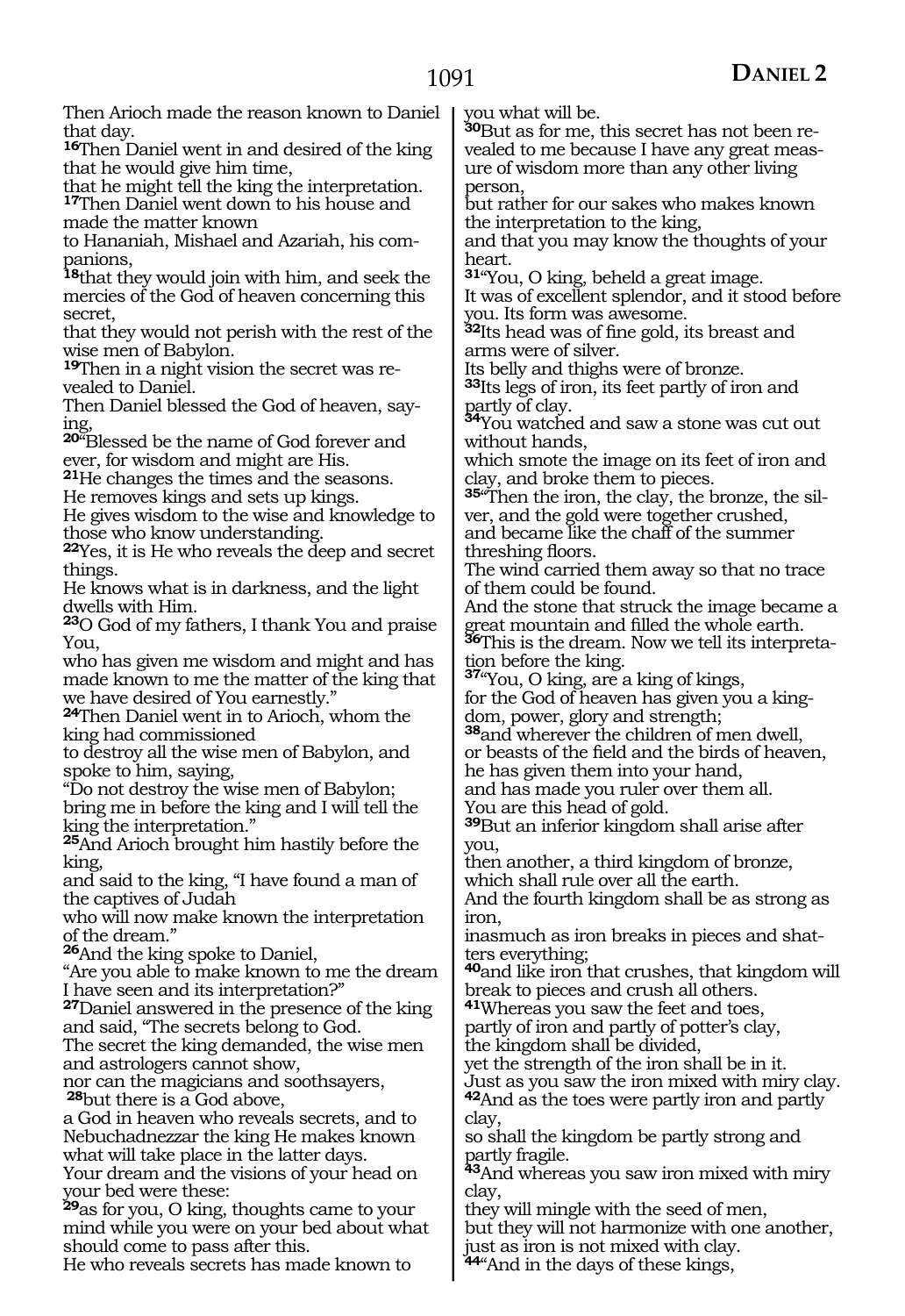the God of heaven will set up a kingdom which shall never be destroyed;

and the kingdom shall not be left to other people;

but it shall break in pieces and consume all these kingdoms,

and it shall stand forever.

**<sup>45</sup>**And inasmuch as you saw the stone cut out of the mountain without hands, and that it broke to pieces the iron, the bronze, the clay, the silver, and gold, the great God has made the king know what

is to come after this, the dream is certain and its interpretation is sure."

**<sup>46</sup>**Then King Nebuchadnezzar fell on his face and worshipped Daniel and commanded that they should offer an offering and incense to him.

**<sup>47</sup>**Then the king answered Daniel and said, "Of a truth, your God is the God of gods; He is the Lord of kings and He reveals secrets,

since you could reveal this secret." **<sup>48</sup>**Then the king promoted Daniel and gave

him many great gifts;

and he made him ruler over the whole province of Babylon,

and chief governor over all the wise men and lords.

**<sup>49</sup>**But Daniel petitioned the king and he set Shadrach, Meshach and Abednego over the affairs of Babylon,

but Daniel sat in the gate of the king*.*

### **CWDS Bible Quotes**

- *1. Divine mysteries mystify magicians, make diviners mad, but magnify God.*
- *2. Your excellence in solving problems others cannot solve is your excelling to positions they cannot attain.*
- *3. Wisdom eludes every practice that excludes God, divine matters confuse them.*
- *4. There is power and presence in agreement; Christ is present in the midst of two or three agreeing and it shifts the pendulum. Presence increases power exponentially.*
- *5. Divine revelations are for hungry hearts; dig deep in secret to understand deep secrets.*
- *6. Give credit to the Source of your wisdom to sustain your soundness of wisdom.*
- *7. God will use earthly kingdoms as a template to show His.*
- *8. All the daily events; all the natural occurrences; all the changes in time and seasons; when all is said and done, all things point to Christ.*
- *9. Live on your face before God and great kings will fall on their faces before you. If you are hungry for the things of God, men will be hungry for the God in you.*
- *10. Exalt God and He will exalt you above your contemporaries.*
- *11. Kings may position you at the helm but God may require you at the gate, be sensitive to your calling to maximize your effectiveness.*

### **PRAYER POINTS**

• Omnipotent Father, continue to make diviners

mad and to confound the wisdom of this world. Amen.

- My Father, my God, make me a worthy steward of Your divine secrets. Let the spirit of revelation in the knowledge of Christ fall upon me, in the name of Jesus. Amen.
- I refuse to be confused by what confuses my contemporaries; Jesus, You will set me apart and above them. Amen.
- Father, I acknowledge You as the source of all things; let the divine secrets that will move my life forward be opened to me now, in the name of Jesus.
- Great and marvelous King, to You belong all power, thrones and dominion, You are the King of kings who establishes thrones and removes them at Your will; times and seasons are in Your hand. Be glorified. Amen.
- Lord Jesus we acknowledge Your kingdom; it is an everlasting kingdom that shall never be destroyed. Let every power and throne in heaven and earth submit to You now. Amen.

**NOT** bowing down to idols,<br>
Not bowing down to flames,<br>
Not bowing down to processing **Not bowing down to pressure-- Everyone's doing it, but I won't. I have my God to aid me, But if He does not, I will be unchanged, For I have His words to guide me And I have my faith, unfeigned! In the heat of the king's anger, And in the face of the hottest flames, Make it seven times hotter, But my resolve remains. When all men lift their eyes To the gods their hands have made, I will be content to let their fire Burn from their eyes the scales!** 

#### DANIEL 3

**<sup>1</sup>**Nebuchadnezzar the king made an image of gold sixty cubits high by six cubits wide. He set it in the plain of Dura, in the province of Babylon.

**2**The king then sent word to gather the princes, the judges, the treasurers, the governors, the captains,

the counselors, all the sheriffs and all the rulers of the provinces,

to come to the dedication of this image which was set up by Nebuchadnezzar the king.

**<sup>3</sup>**So the princes, the governors, the captains, the treasurers, the judges,

the counselors, the sheriffs and the rulers of the provinces,

gathered together for the dedication of the image which Nebuchadnezzar had set up,

and before the image they stood. **<sup>4</sup>**Then a herald cried aloud:

"To you it is commanded, O peoples, nations and languages,

**<sup>5</sup>**that at the time you hear the sound of the cornet, harp, lyre, flute,

psaltery, dulcimer together with all kinds of music,

you shall fall down and worship the golden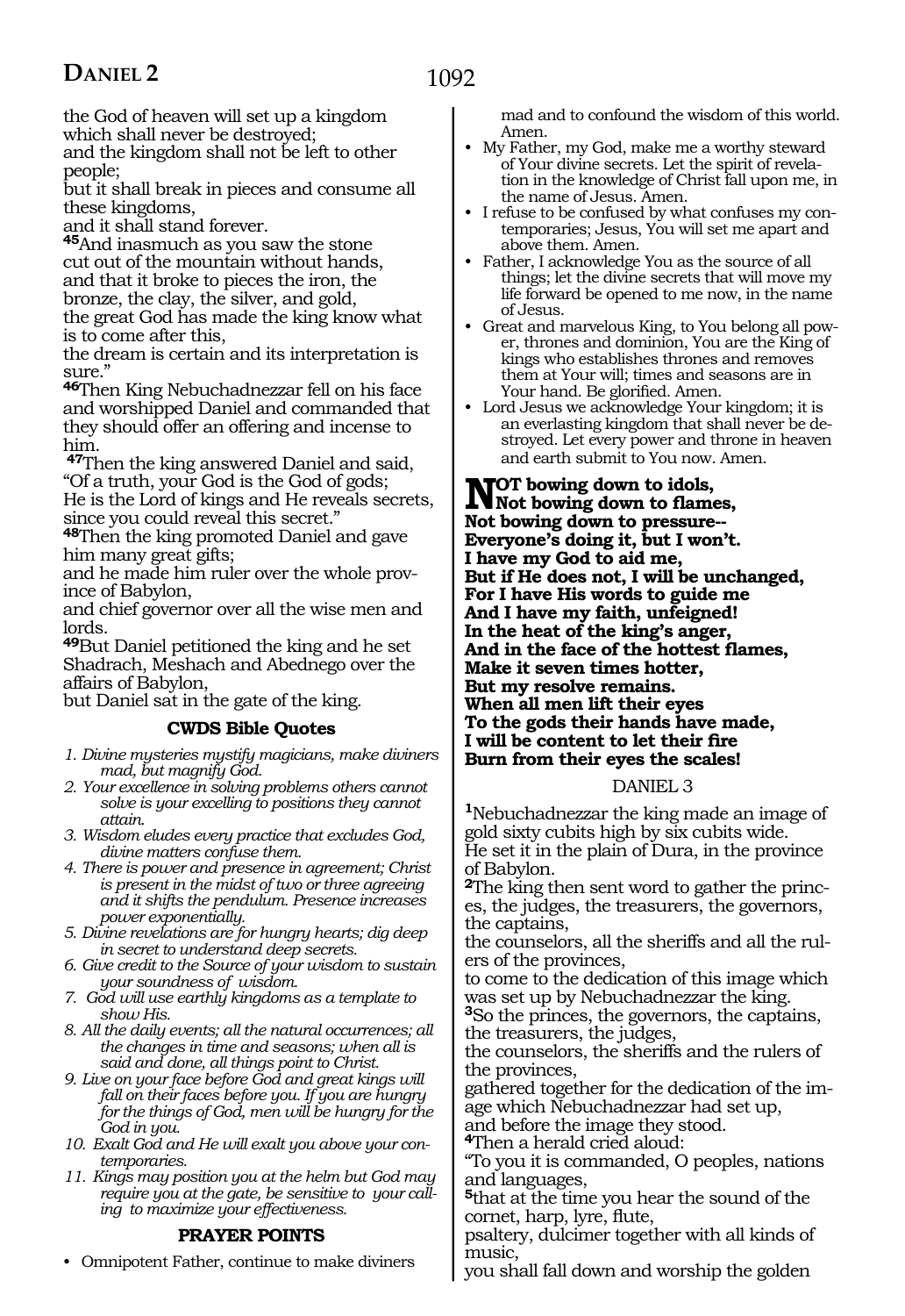image which king Nebuchadnezzar has set up. **<sup>6</sup>**Whoever does not fall down and worship, shall be cast, that same hour, into the midst of a burning fiery furnace."

**<sup>7</sup>**Therefore when all the people heard the sound of the cornet, flute, harp, lyre, dulcimer and psaltery together with music of all kinds, all nations and languages fell down and worshipped the image of gold that Nebuchadnezzar the king had set up.

**<sup>8</sup>**But at that time, certain Chaldeans came forward and accused the Jews.

**9**They spoke and said to king Nebuchadnezzar!

"O king, live forever!

**<sup>10</sup>**You, O king have made a decree that every man who hears the sound of the harp, cornet, dulcimer and psaltery together with music of all kinds,

shall fall down and worship the golden image. **<sup>11</sup>**"Whoever does not fall down and worship shall be cast into the midst of a burning, fiery furnace.

**<sup>12</sup>**"O king, there are certain Jews whom you have set over the affairs of the province of Babylon: Shadrach, Meshach and Abednego; these men, O king, have not paid due regard to you.

They do not serve your gods nor worship the golden image you have set up."

**<sup>13</sup>**Then Nebuchadnezzar in his rage and fury gave the command to bring Shadrach, Meshach, and Abednego.

So they brought these men before the king. **<sup>14</sup>**And Nebuchadnezzar asked them, "Is it true, Shadrach, Meshach and Abednego that you will not serve my gods,

or worship the golden image which I have set up?

**<sup>15</sup>**Now if you are ready, at the time you hear the sound of the harp, cornet, dulcimer and psaltery together with all kinds of music, and you fall down and worship the image which I have made, it will be well; but if you do not worship,

that same hour you shall be thrown into the midst of a burning fiery furnace.

Now, which god will deliver you out of my hand?"

**<sup>16</sup>**Then Shadrach, Meshach and Abednego answered and said to the king,

"O Nebuchadnezzar, we have no need to answer you in this matter.

**<sup>17</sup>**If what you say is so, and you do this thing, the God whom we serve is able to deliver us from the burning, fiery furnace,

and He will deliver us from your hand, O king. **<sup>18</sup>**"But you should know this,

if He does not, we will not serve your gods, O king,

nor will we worship the golden image which you have set up, that was made by men." **<sup>19</sup>**Then Nebuchadnezzar was full of fury,

and the expression of his face changed toward

Shadrach, Meshach and Abednego.

He spoke and commanded that they heat the furnace seven times more than it would have been heated before.

**<sup>20</sup>**And he commanded certain of the mightiest men of his army,

to bind Shadrach, Meshach and Abednego and cast them into the burning fiery furnace. **21**These men were bound in their coats,

their trousers, hats and other garments and were cast into the midst of the burning fiery furnace.

**<sup>22</sup>**Because the king's command was urgent, and the furnace was exceeding hot,

the flame of the fire killed the men who took up Shadrach, Meshach and Abednego.

**<sup>23</sup>**And these men, Shadrach, Meshach and Abednego fell bound into the midst of the

burning fiery furnace. **24**Then fury changed to wonder;

in stark astonishment King Nebuchadnezzar rose.

With anxiety and haste he went to his counselors and said,

"Did we not cast three men into the fire, bound?"

They answered and said, "O king, that is true." **<sup>25</sup>**Then the king answered, "Look,

I see four, yes, four men, and loose,

walking in the midst of the fire;

and also, I can see no hurt, O no! See! The form of the fourth is like the son of God."

**<sup>26</sup>**Then Nebuchadnezzar came himself to the mouth of the burning fiery furnace and spoke, saying, "Shadrach, Meshach and Abednego, servants of the Most High God, come out. Then Shadrach, Meshach and Abednego

came from the midst of the flaming fire.

**<sup>27</sup>**And the princes, governors, captains and the king's counsellors gathered together. They looked at these men on whose bodies the fire had no power.

The hair of their head was not singed, nor were their garments affected, nor was the smell of fire on them.

**<sup>28</sup>**Then Nebuchadnezzar spoke, saying, "Blessed be the God of Shadrach, Meshach and Abednego

who has sent His Angel and delivered His servants who trusted in Him.

They have changed the word of the king and yielded their bodies this day

that they might not serve and worship any gods except their own God!

**<sup>29</sup>**"Therefore I make a decree that any people, nation or language,

who should speak anything evil against the God of Shadrach, Meshach and Abednego, shall be cut in pieces, their houses made a dunghill,

because there is no other God who can deliver after a sort like this."

**30**Then the king promoted Shadrach, Me-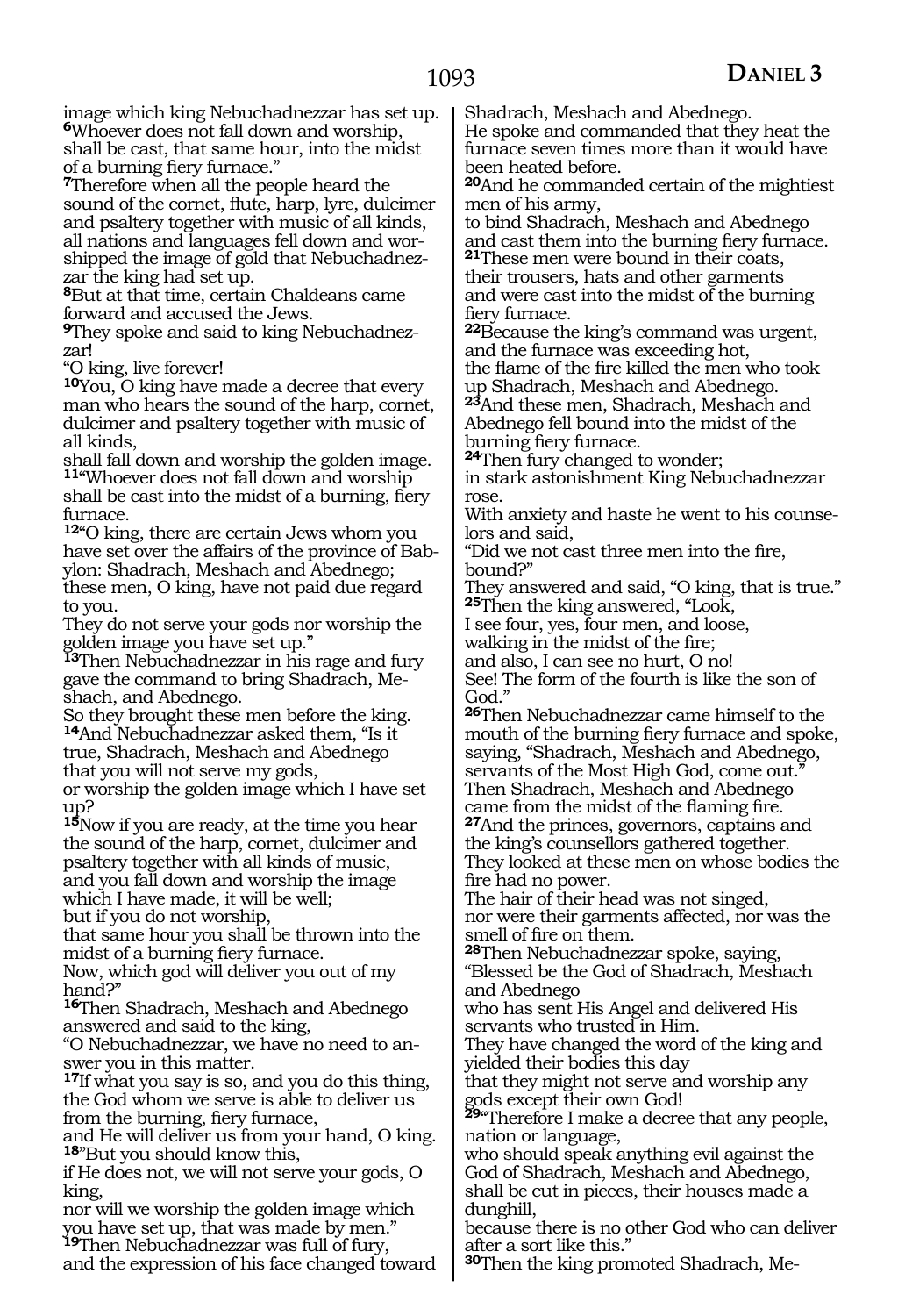shach and Abednego in the province of Babylon.

### **CWDS Bible Quotes**

- *1. It is good to have a large and positive image of yourself; it is deception to worship it, demonic to make the image physical, and utter delusion to want others to bow down to it.*
- *2. Forced worship is false worship; worship flows from personal conviction not from the fear of being convicted.*
- *3. If the price is high enough and the penalty stiff enough you can force almost anything; never be fool enough to consider forced worship genuine. The price can never be high enough or the punishment too fearsome to cause true worshippers of God to capitulate.*
- *4. Pressure should never defeat or divert His pleasure. True believers develop under pressure.*
- *5. Your confidence in who God is, is immutable, it is not subject to His response to your situation. Your faith commands His response.*
- *6. It is better to infuriate kings standing up for God than to infuriate God compromising to kings; God can deliver from their hands but none can deliver from His.*
- *7. If you are alive to eternal life you are already dead to this world; the threat of death will not disturb you.*
- *8. The flame is for your enemies, the fame is for your God.*
- *9. You may be thrown in the fire alone but you are never in the fire alone.*
- *10. The fire that consumes you preserves and protects you from enemy fire and from the fire that consumes your enemies.*
- *11. The God that is big to you will be magnified to your enemies through fire; your fire; the fire you are in. Display Him in your test and they will never lose sight of Him in your victory.*
- *12. God wants to show Himself strong on your behalf so you can step aside and leave Him burning in sinners' hearts.*

### **PRAYER POINTS**

- O King of Glory, help me never to exalt my image above Your image. Amen.
- I refuse to surrender my faith because of pressure, pleasure, or common trends, in the name of Jesus.
- My Father, my God, it is forever settled in my heart that You are God. I refuse to let my crisis dictate otherwise. I hereby declare that You are God, my God, even if You do not show up to meet my expectations. Amen.
- O Lord God of my confidence, I thank You that I will never walk in my fire alone; You are my ever present help in troubled times.
- $\bullet$  Jesus,  $\overline{I}$  will stand up for You in this generation so You can show Yourself through me to this generation. Amen.

**He is able to put high and to make low**  *As* He desires,

**To exalt the lowly above those who walk in pride.**

**O king, great and mighty, won't you listen to your dream,**

**Or to the voice of Daniel, even though dis- tant it may seem?**

**Would you rather hear the birds and the** 

**beasts both night and day, Until your hair is grown like eagles, and you become a hunter's prey. Until you know that God reigns, and all His words are true,**

#### **And you can say to the prideful, "Oh, just what will you listen to?"**

### DANIEL 4

**1**"Nebuchadnezzar the king, to all people, nations, languages,

who dwell in all the earth:

peace be multiplied to you.

**2**I thought it good to show the signs and wonders the Most High God has worked for me. **<sup>3</sup>**"How great are His signs and how mighty His wonders!

His kingdom is an everlasting kingdom.

His dominion is from generation to generation. **<sup>4</sup>**"I, Nebuchadnezzar, was at rest in my house

and I was flourishing in my palace.

**<sup>5</sup>**I saw a dream which made me afraid, and I was troubled by the thoughts on my bed and the visions of my head.

**<sup>6</sup>**"Therefore I made a decree to bring to me the wise men of Babylon

that they might make known to me the interpretation of the dream.

**<sup>7</sup>**And when the magicians, the astrologers, the Chaldeans and the soothsayers had come,

I told them the dream, but they could not make the interpretation known.

**<sup>8</sup>**But at last Daniel came before me,

(his name is Belteshazzar, according to the name of my god;

in him is the spirit of the Holy God). I told the dream before him saying:

**<sup>9</sup>**'Belteshazzar, chief of the magicians,

because I know the spirit of the Holy God is in you,

and no secret troubles you,

explain to me the visions I have seen and the interpretation of it.

**<sup>10</sup>**'These were the visions of my head that I saw while I was on my bed:

I was looking and I saw a tree in the midst of the earth,

and its height was great.

**<sup>11</sup>**The tree grew and became strong.

Its height reached to heaven.

The sight of it was great and it could be seen to the ends of the earth.

**<sup>12</sup>**'Its leaves were lovely. It was loaded with fruit in abundance and it was food for all.

The beasts of the field found shade under it.

The birds of the heaven dwelt in its branches, and all flesh was fed from it.

**<sup>13</sup>**'I saw in the vision of my head while on my bed.

Then behold, I saw a messenger and a holy one coming down from heaven.

**<sup>14</sup>**He cried with a loud voice and said,

"Chop the tree down and cut off its branches.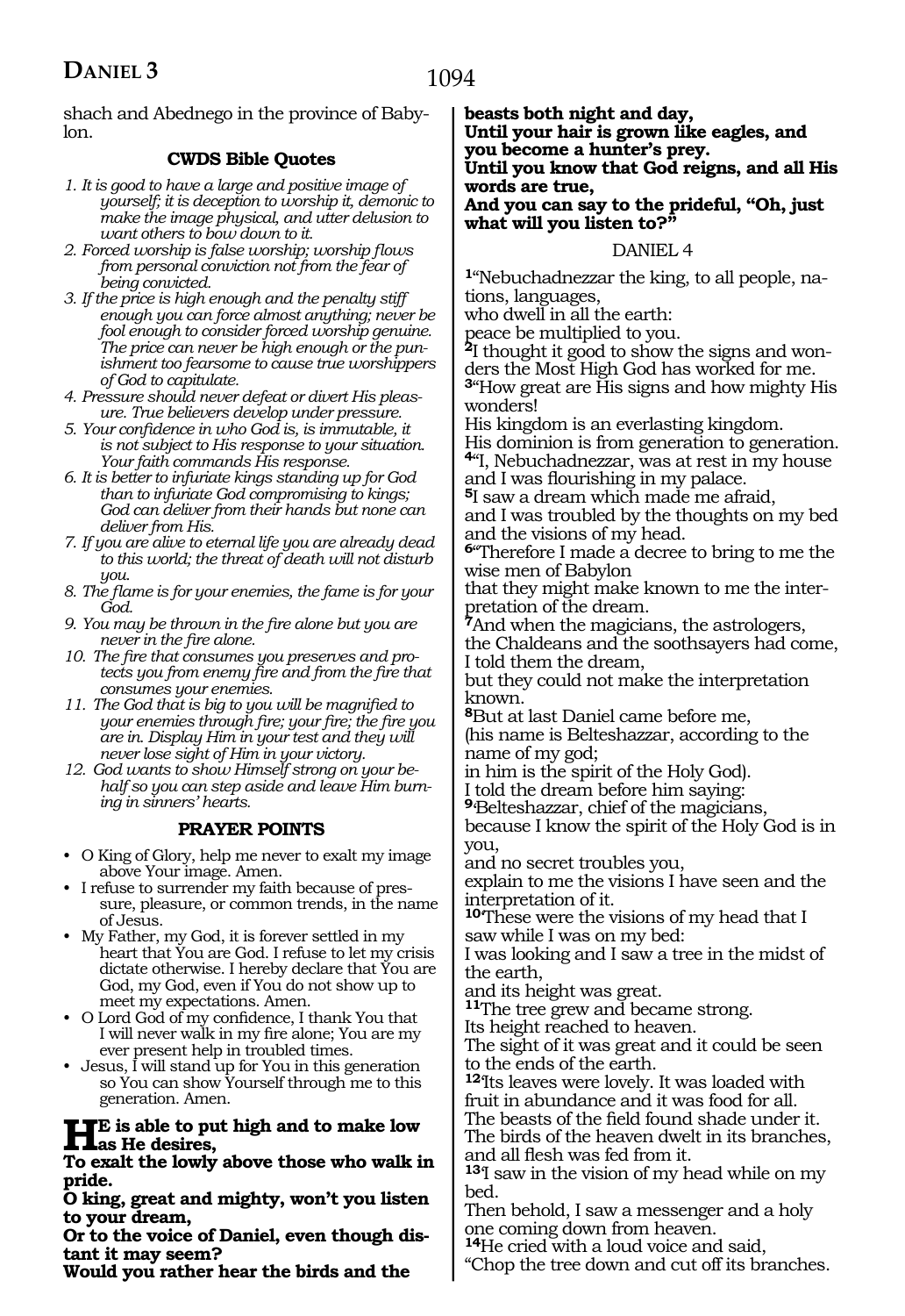Strip off its leaves and scatter its fruit. Let the beasts get out from under it, and the birds from its branches. **15"**Nevertheless, leave the stump and root in the earth, bound with a band of iron and bronze, in the tender grass of the field. Let it be wet with the dew of heaven, and let him graze with the beasts on the grass of the earth. **<sup>16</sup>**Let his heart be changed from that of a man. Let the heart of a beast be given to him. Let seven times pass over him. **<sup>17</sup>**"The messengers have decreed this thing. It is the sentence by the word of the holy ones, to the intent that the living may acknowledge the Most High God, and know that He rules in the kingdom of men, and gives it to whomever He desires, and set over it the humblest of men." **<sup>18</sup>**This dream I, King Nebuchadnezzar, have seen. Now you, Belteshazzar, declare its interpretasince all the wise men of my kingdom are not able to make it known to me, but you are able, for the Spirit of the Holy God is in you.'" **<sup>19</sup>**Then Daniel, whose name was Belteshazzar was astonished for an hour, and his thoughts troubled him. So the king spoke, and said, "Belteshazzar, do not let the dream or its inter- pretation trouble you!" Belteshazzar replied, "The dream benefits those who hate you, my lord, and the interpretation belongs to your enemies! Here is the meaning of this dream that you **<sup>20</sup>**"the tree that you saw which grew and be- came strong, whose height reached to the heavens and which could be seen by the earth, **21**whose leaves were lovely and its fruits abundant, which provided food for everyone, under which the beasts of the field dwelt, and in whose branches the birds of the heaven made their nest, **<sup>22</sup>**O king, it is you. You have grown great and become strong. Your greatness has grown and it reaches to heaven, and your dominion to the ends of the earth. **<sup>23</sup>**Inasmuch as the king saw a messenger, a holy one coming down from heaven and say-'Chop down the tree and destroy it, but leave the stump and roots in the ground, bound with a band of iron and bronze, in the field. majesty?" dwell. oxen. tion. as nothing;

tion,

saw:

ing,

tender grass of the field. Let it be wet with the dew of heaven, and let him graze with the beasts of the field,

until seven times pass over him.' **<sup>24</sup>**This is the interpretation, O king, and this is the decree of the Most High God, which has come upon my lord the king: **<sup>25</sup>**"they shall drive you from men, your dwelling shall be with the beasts of the They shall make you eat grass like oxen, and wet you with the dew of heaven, and seven years shall pass over you, until you know that the Most High rules in the kingdom of men and gives it to whomever He chooses. **<sup>26</sup>**And whereas they commanded to leave the stump and the tree roots, your kingdom shall be assured to you when you come to know that Heaven rules. **27**"Therefore, O King, let my counsel be acceptable to you; break off your sins by righteousness, and your iniquities by showing mercy to the poor. Perhaps this may lengthen the time of your tranquillity and peace."<br><sup>28</sup>All this came upon King Nebuchadnezzar. **29**At the end of twelve months he was walking in the palace of Babylon. **<sup>30</sup>**And the king spoke, saying, "Is this not great Babylon that I have built to house the kingdom, by my mighty power and for the honor of my **<sup>31</sup>**While the word was still in the king's mouth, a voice fell from heaven: "King Nebuchadnezzar, to you it is spoken: the kingdom is departed from you, **<sup>32</sup>**and they shall drive you from men, and with the beasts of the field you shall They shall make you eat grass like oxen, and seven times shall pass over you, until you know the Most High rules in the kingdom of men, and gives it to whomever He chooses." **33**That very hour the word was fulfilled concerning Nebuchadnezzar. He was driven from men and ate grass like His body was wet with the dew of heaven until his hair had grown like eagles' feathers, and his nails like birds' claws. **34**"And at the end of the time I, Nebuchadnezzar, lifted up my eyes to heaven, and my understanding returned to me; and I blessed the Most High and praised and honored Him who lives forever, for His dominion is an everlasting dominion, and His kingdom is from generation to genera-**<sup>35</sup>**"All the inhabitants of the earth are reputed

He does according to His will in the army of heaven

and among the inhabitants of the earth. No one can restrain His hand or say to him,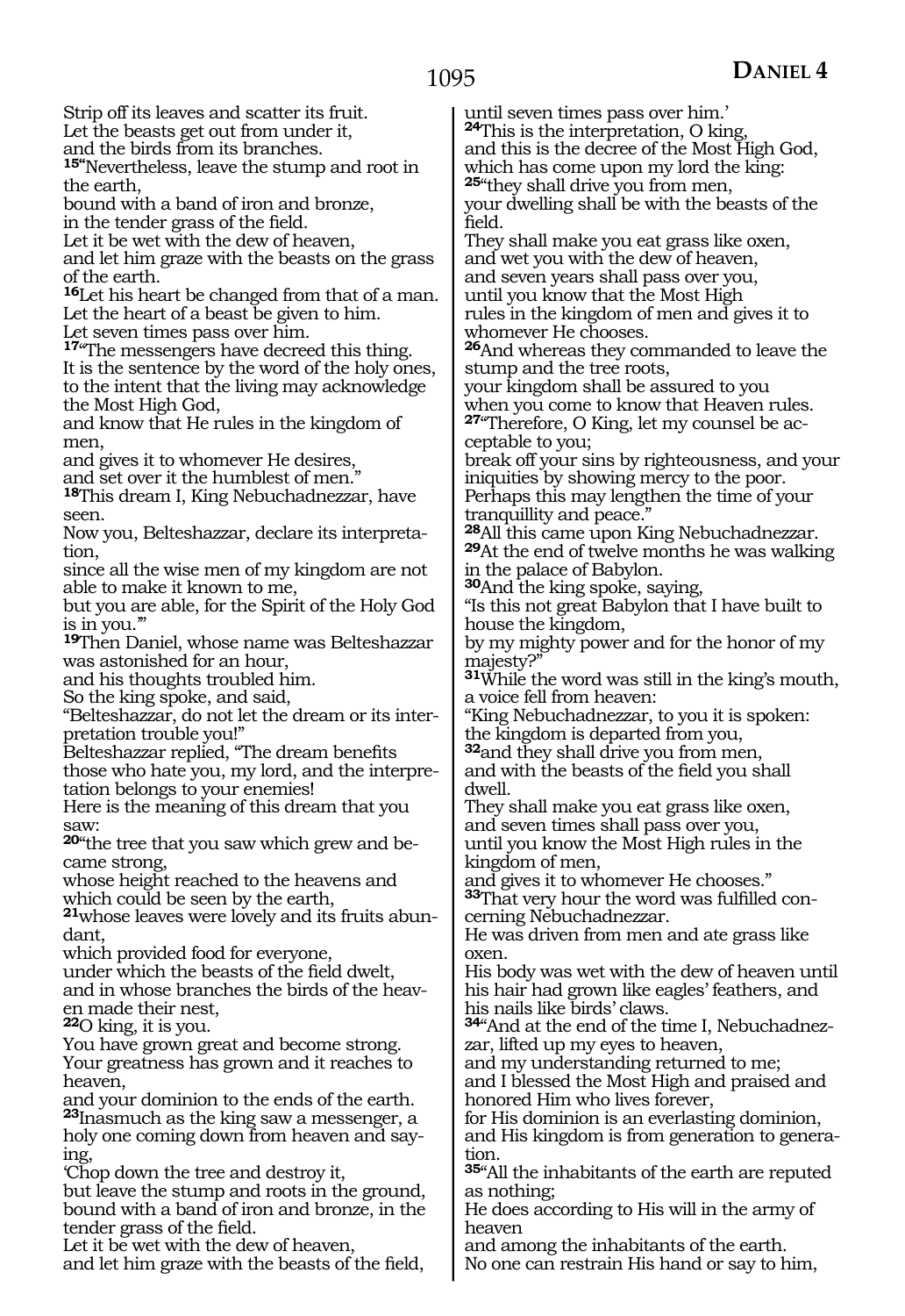1096

'What have You done?'

**<sup>36</sup>**"At the same time my reason returned to me,

and for the glory of my kingdom, my honor and splendor returned to me.

And my counselors and my lords resorted to me once more.

I was restored to my kingdom and excellent majesty was added to me.

**<sup>37</sup>**"Now I, Nebuchadnezzar, praise and honor and extol the King of heaven,

all of whose works are truth, and His ways justice.

He is able to abase everyone who walks in pride."

### **CWDS Bible Quotes**

*1. The seal of your victory is your confession; it is your overcoming power to conquer what you have defeated.*

*2. You may be full of works and achievement but you must never be full of yourself.*

- *3. God will get you to hear, even if it is in your sleep, but can He get you to listen?*
- *4. Pride is the projection to your pitfall; abort the journey before it aborts yours.*
- *5. If you will not do it while you soar you will do it on all fours; never be too high to acknowledge the Most High.*

*6. Humility qualifies you for the highest promotion; pride sets you up for the greatest humiliation and the most embarrassing demotion.*

*7. Contain it before it constrains you; remove it before it reduces you; deal with it before it deals you a defining blow.*

*8. Never be fooled by the lull or let it mislead you to give place to your lust; judgment is hanging; the word of God may be passive but alive.*

*9. This is a message for world leading nations; let the earth acknowledge that the Most High rules in the kingdom of men; His dominion is everlasting; He can do whatever He wants, anytime.*

*10. Let your heights be defined by your 'low in spirit' because nothing can adequately define your fall when your high is made low.*

*11. If you need to be taken down from your high seat in order for you to see God, you will. It is best to lower yourself and acknowledge God from where you are; your high seat must be adjustable.*

*12. Praise Him now while you have time for one day every knee will bow .*

#### **PRAYER POINTS**

• O God my Father, forgive me of all my sins; remove every prideful thought from my heart. Spirit of humility, fall upon me now, in the name of Jesus.

• Father God, I give You credit for all my victories, and acknowledge You in all my achievements; to You be all the glory. Amen.

- O God Most High, You reign in the kingdom of men; Your dominion is everlasting and Your kingdom is from generation to generation, Amen.
- Mighty God, show Yourself strong in this nation; bring every high thing low and exalt the humble who pursues You. Amen.
- King Jesus, give me a teachable spirit; help me to listen and to respond the first time. I refuse to

be complacent or comfortable for one minute outside Your word. Amen.

• Let the spirit of urgency in the things of God, fall upon me now, in the name of Jesus. Amen.

#### **THERE** is a hand writing on the wall; **To your heart is it revealed? There is a scale in God's hands, And He has your weight in it! Tekel does not have to be your call; It is for those in whom He has found faults! Will you listen to God's word? Or would you rather take the fall? Yes, must you see the fingers Of the hand writing on the wall?**

#### DANIEL 5

**<sup>1</sup>**Belshazzar the king made a great feast for a thousand of his lords.

And he drank wine in the presence of the thousand.

**<sup>2</sup>**While he tasted the wine, Belshazzar gave command to bring the vessels of gold and silver

which Nebuchadnezzar his father had taken from the temple of God that was in Jerusalem, that the king and his princes, his wives and his concubines might drink wine from them. **<sup>3</sup>**So they brought the vessels that were taken from the house of God in Jerusalem and they drank from them.

**<sup>4</sup>**They drank wine, and praised the gods of gold, of silver, bronze, iron, wood and stone. **<sup>5</sup>**In that same hour there appeared the fingers of a man's hand.

It wrote opposite the lampstand on the plaster of the wall of the king's palace.

And the king saw the part of the hand that wrote.

**<sup>6</sup>**Then the king's countenance changed and his thoughts troubled him,

so that the joints of his hips were loosened, and his knees knocked against each other.

**<sup>7</sup>**The king cried aloud for them to bring in the astrologers, the Chaldeans and the soothsayers to him.

He then spoke to the wise men of Babylon, saying,

"Whoever reads this writing and declares to me its interpretation,

shall be clothed with scarlet

and have a chain of gold around his neck; and he shall be the third ruler in the king- dom."

**<sup>8</sup>**Then all the king's wise men came,

but they could not read the writing,

nor could they make the interpretation known to the king.

**<sup>9</sup>**Thus King Belshazzar was troubled, and greatly so,

and his countenance changed and his lords were astonished.

**<sup>10</sup>**Now when the queen heard the words of the king and his lords,

she came to the banquet hall.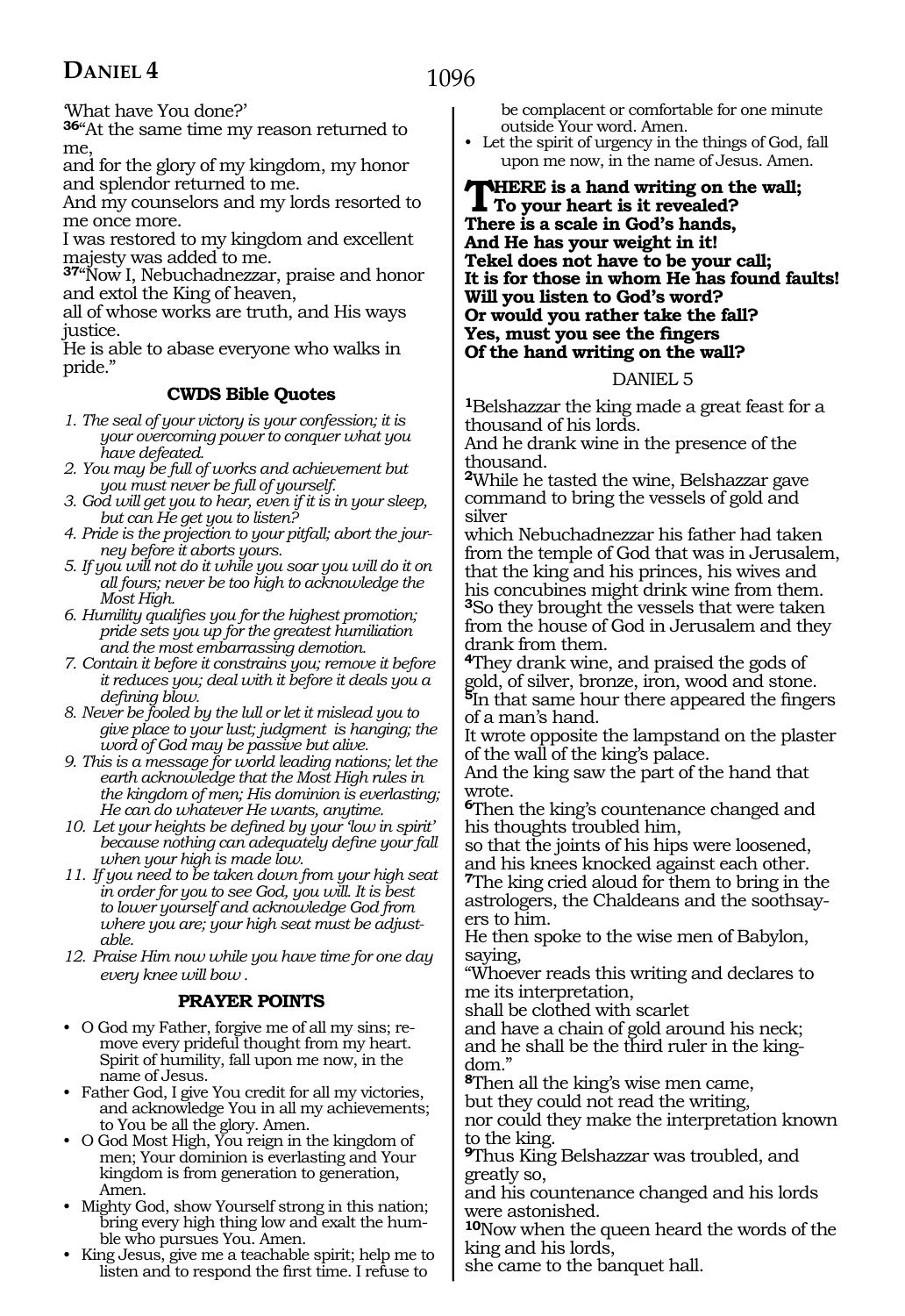Then she spoke saying, "O king, live forever! Do not let your thoughts trouble you, nor let your countenance change.

**<sup>11</sup>**"There is a man in your kingdom, in whom is the spirit of the holy gods.

In the days of your father, light and wisdom and understanding

like the wisdom of the gods, were found in him;

whom your father Nebuchadnezzar the king, made chief of the magicians and astrologers, Chaldeans and soothsayers then.

**<sup>12</sup>**"Inasmuch as the spirit of excellence,

knowledge and understanding,

the interpretation of dreams, solving riddles and explaining hard matters,

were found in this same Daniel,

whom the king named Belteshazzar;

now let Daniel be called and he will give the interpretation."

Then Daniel was brought in before the king, and the king spoke to Daniel, and said,

**<sup>13</sup>**"Are you Daniel, who is one of the Judean captives,

whom my father the king brought from Judah?

**<sup>14</sup>**I have heard many things about you, that the Spirit of God is in you,

and that light and understanding and excellent wisdom are found in you.

**<sup>15</sup>**"Now the wise men, the astrologers have been brought in before me,

that they may read the writing,

and make known to me its interpretation, but they could not give the interpretation of this thing.

**<sup>16</sup>**"And I have heard of you that you can give interpretations and dissolve doubts.

Now if you can read the writing and explain to me the interpretation,

you shall be clothed with scarlet,

and have a chain of gold around your neck, and shall be third ruler in the kingdom."

**<sup>17</sup>**Then Daniel answered the king and said, "Keep your gifts for yourself and let your rewards go to another;

yet I will read the writing to the king and make

the interpretation known to him. **<sup>18</sup>**"O king, the Most High God gave Nebuchadnezzar your father a kingdom and majesty, glory and honor;

**<sup>19</sup>**and because of the majesty that God gave to him,

all peoples, nations and languages trembled and feared before him.

He executed all whom he desired to slay; whomever he wished, he would keep alive. Whomever he wished, he set up and whomever he wished he put down.

**<sup>20</sup>**"But when his heart was lifted high, and his spirit hardened in pride,

he was deposed of his kingly throne and they took his glory from him.

He was then driven from the sons of men.

**<sup>21</sup>**His heart was made like the beasts,

and with the wild donkeys he dwelt.

They fed him with grass like oxen,

and his body was wet with the dew of heaven until he knew the Most High God rules in the kingdom of men,

and appoints over it whomever He chooses. **<sup>22</sup>**"But you his son, Belshazzar,

have not humbled your heart although you knew all this,

**<sup>23</sup>**"and you have lifted up yourself against the Lord of heaven.

They have brought the vessels of His house before you,

and you, your lords, your wives, and your concubines have drunk wine from them.

And you praised the gods of silver and gold,

of bronze, iron, wood and stone,

which do not see or hear or know;

and the God who holds your breath in His hand and owns all your ways,

you have not glorified.

Therefore was this thing done.

**<sup>24</sup>**"The fingers of the hand was sent from Him and this writing was written.

**<sup>25</sup>**And this is the inscription that was written: MENE, MENE, TEKEL, UPHARSIN!

**<sup>26</sup>**"This is the interpretation of each word.

MENE: God has numbered your kingdom and

TEKEL: you have been weighed in the scales and are found wanting.

**<sup>28</sup>**PERES: the kingdom has been divided and given to the Medes and Persians."

**<sup>29</sup>**Then the king gave command, and they clothed Daniel with scarlet

and put a chain of gold around his neck; and they made a proclamation concerning him that he should be the third ruler in the<br>kingdom.

And that very night it all happened to the king as Daniel prophesied;

Belshazzar, king of the Chaldeans, was slain. **<sup>31</sup>**And Darius the Mede received the kingdom. Darius was about sixty-two years of age then.

#### **CWDS Bible Quotes**

- *1. It is best to heed the hand writing in the Book than to have the hand writing on your wall.*
- *2. Tremble before the things of God rather than have your joints and hips set loose at His response.*
- *3. Commonsense is to consider the consequence when dealing with the things of God and let it guide your decisions.*
- *4. There is no price you can pay to escape the cost of not exercising self-restraint.*
- *5. 'Too late' never gives an escape route, wisdom takes the first exit. Wisdom stops speaking when too late is present.*
- *6. Not because it did not happen to you means it does not apply to you, learn from history or you will have history coming at you.*
- *7. There is no reward you can pay to compensate for the price you now must pay for recklessness; your physical gifts without repentance cannot change your spiritual reality.*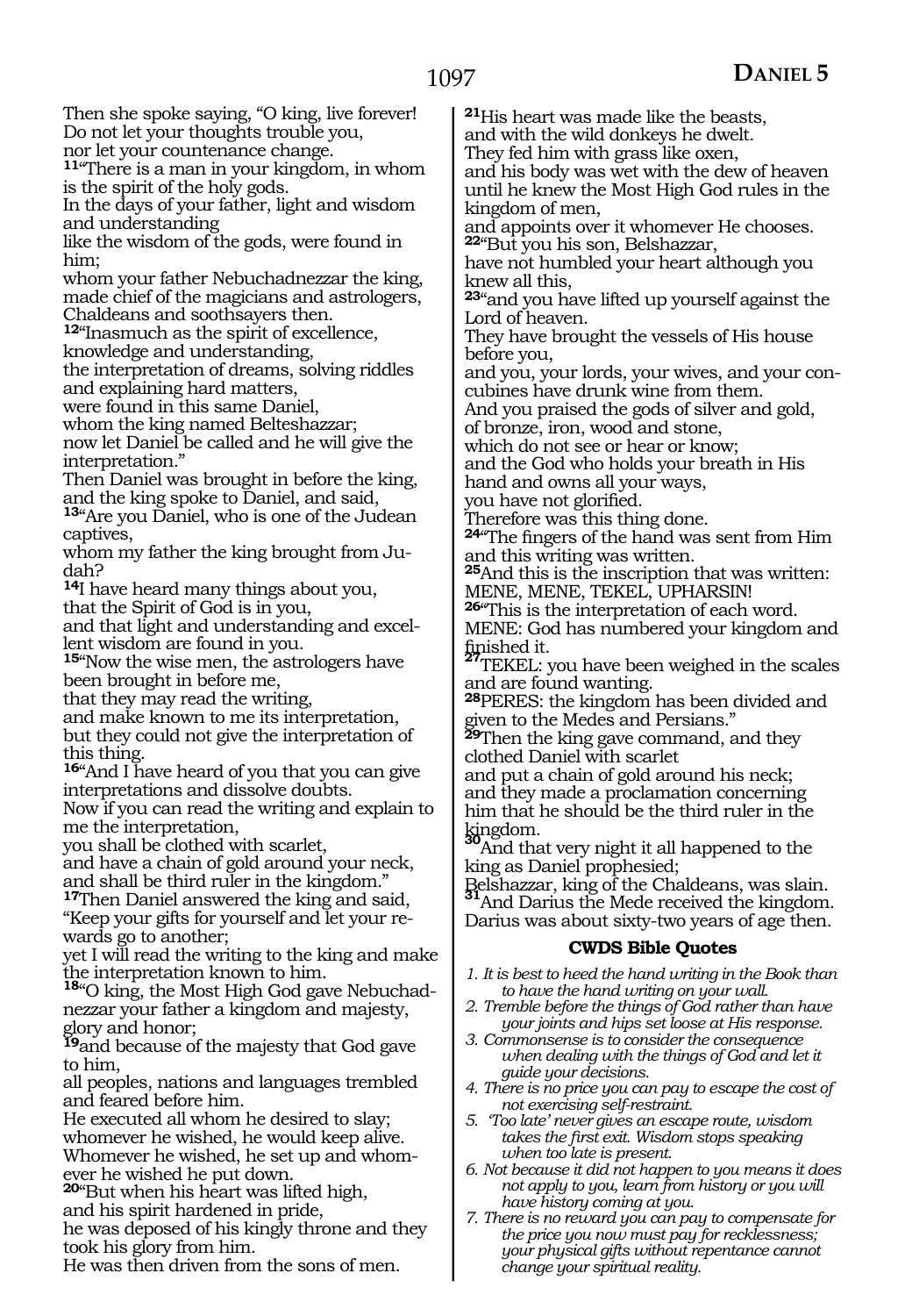- *8. Everything you have belongs to God, give to Him freely to retain it, before He transfers it to another.*
- *9. God measures you every day, will He find you wanted or wanting?*
- *10. It is God's, and only yours to manage. You may give what is yours to give, but you mock yourself when you give what God has already taken from you and given to another.*
- *11. Not because you cannot read the hand writing means you should ignore it; defer to the safety of the cross. Do not count on time; it could be this very night.*

### **PRAYER POINTS**

- O God, my Father, forgive me for ever taking spiritual things for granted, in the name of Jesus. Amen.
- Let the fear of God possess me now and cause me to walk in wisdom, in the name of Jesus.
- Father God, help me to live a life that attracts a good report from heaven, in the name of Jesus. Let Your hand writing about my destiny be favorable. Amen.
- I choose to be God-conscious every minute of my life, in the name of Jesus. I will seek to understand and to know You heavenly Father. I will honor and fear You. Amen.
- Father, forgive me of all my sins, in the name of Jesus. Amen.
- By the power in the blood of Jesus, let every negative writing against my destiny be blotted out by the blood of Jesus. I am a heir of the blessings of Abraham. Amen.

### **THE** enemy's hand is bitter;<br>
And full of anger, jealousy and greed.<br>
There is a revy hand there is only june. **Though in your hand there is only inno-**

**cence, They will seek to make you lion feed. Because of the excellent spirit you have, They will seek to crush you and your love for God.**

**Though you are aware of their plans, Pray on still; bow down and give thanks! For while your enemies celebrate, And the king is sleepless and dismayed, Your night will go, and in the day Lions will rip the enemy's hand away!**

#### DANIEL 6

**<sup>1</sup>**It pleased Darius to set over the kingdom one hundred and twenty princes,

who should be over the whole kingdom, **<sup>2</sup>**and over these three presidents, of them, Daniel was one.

To these three the princes were to report, that the king would suffer no loss.

**<sup>3</sup>**And above the presidents and princes Daniel was preferred

because an "excellent spirit" was in him.

The king thought of setting him over the entire realm.

**<sup>4</sup>**So the presidents and princes sought to find some charge against Daniel concerning the kingdom;

but they could find no charge, because Daniel was faithful;

nor was there any error or fault found in him. **<sup>5</sup>**Then these men said, "We will not find any charge against Daniel

except we find it against him concerning the law of his God."

*Would this report hold true for you?*

**<sup>6</sup>**Then these governors and princes came and assembled before the king, saying,

"King Darius, live forever!

**7**"All the presidents of the kingdom, the governors, the princes,

the counselors and captains have consulted to establish a royal statute and make a firm decree,

that whoever shall petition any god or man for thirty days,

except of you, O king, shall be cast into the lion's den.

**<sup>8</sup>**Now, O king, establish the decree and sign the writing so that it cannot be altered, according to the law of the Medes and Persians which does not alter."

**<sup>9</sup>**So King Darius signed the written decree. **<sup>10</sup>**Now when Daniel knew that the writing was signed, he went into his house,

and in his chambers with his windows open towards Jerusalem,

he knelt down on his knees three times that day,

and prayed before his God and gave thanks as was his custom to do.

**11**Then these men assembled and found Daniel making supplication before his God and praying;

**12**so they went before the king and spoke concerning the decree that he had made,

"Have you not signed a decree

that every man who shall petition any god or man within thirty days,

except you O king, shall be cast into the den of lions?"

Then the king answered and said, "This thing is true,

according to the law of the Medes and Persians which cannot be changed or altered." **<sup>13</sup>**Then they answered and said before the king,

"Daniel who is one of the Judean captives, does not regard the king nor the decree you have signed,

but makes his petition every day, three times daily."

**<sup>14</sup>**The king was greatly displeased with himself when he heard these words.

He set his heart on Daniel to deliver him.

And he labored to do this until the sun went down and it was getting dark.

**<sup>15</sup>**Then the men assembled before the king, saying, "O king, know that it is the law of the Medes and Persians,

that no decree or statute which the king es- tablishes can be changed."

**<sup>16</sup>**Then the king commanded and they brought Daniel,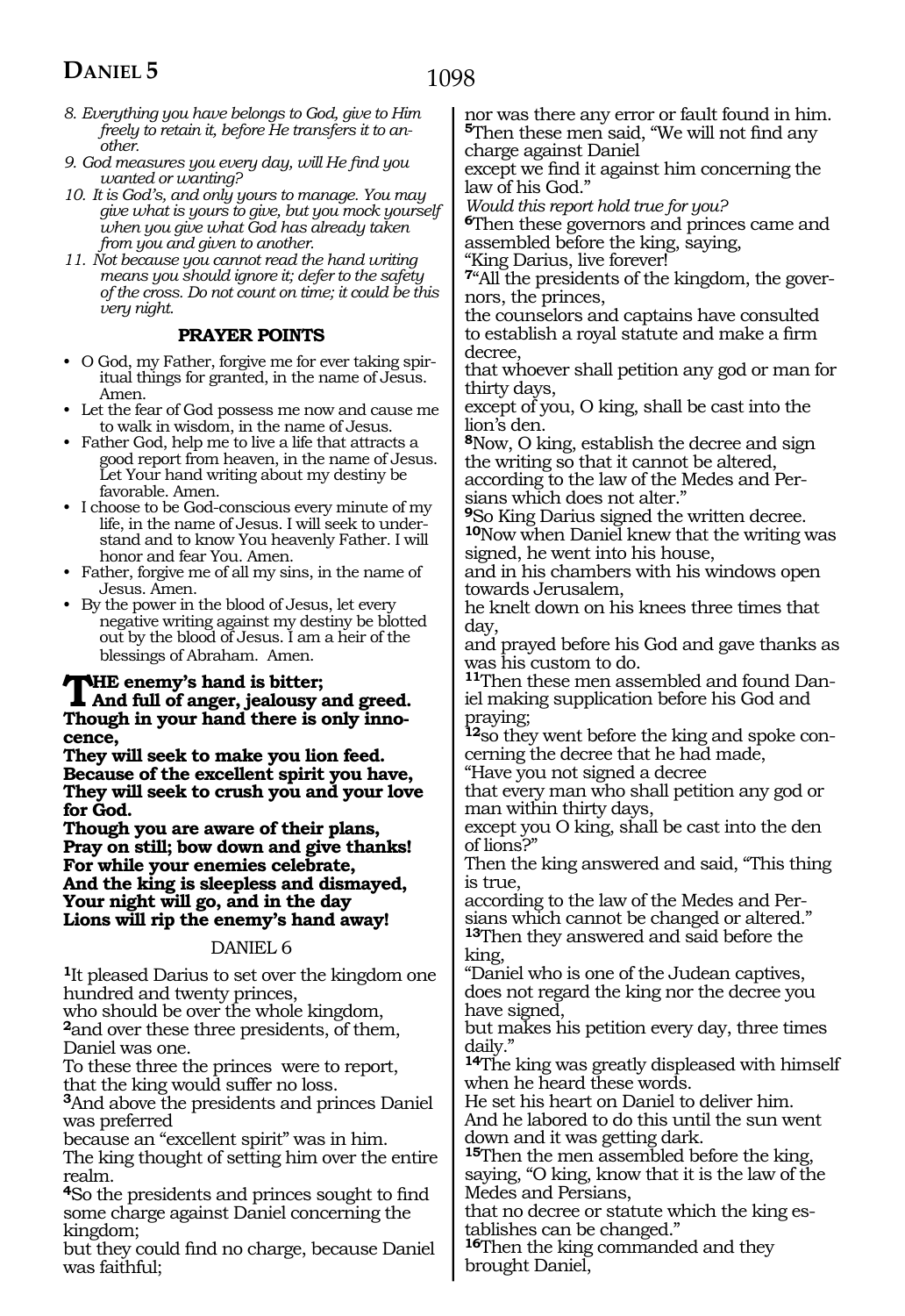and cast him into the lion's den.

Now to Daniel the king spoke and said,

"The God you serve continually, He will deliver you."

**<sup>17</sup>**And they brought a stone and laid it on the mouth of the den,

and the king sealed it with his own signet ring, and with the signets of his lords,

so that the purpose concerning Daniel might not be changed.

**<sup>18</sup>**Then the king went into his palace and spent all the night fasting,

and no musicians were brought before him. His sleep went from him.

**<sup>19</sup>**Then the king arose very early the next morning,

and went in haste to the den of lions.

**<sup>20</sup>**And when he came to the den he cried out to Daniel with a lamenting voice,

"O Daniel, servant of the living God,

has your God whom you serve continually been able to deliver you from the lions?" *Is He able? Is anything too hard for Him?*

**21**Then Daniel answered the king reassuringly, "O king, live forever!

**<sup>22</sup>**My God sent His angel and shut the lions' mouths,

so that they have not hurt me,

because I was found innocent before Him, and also, before you, O king, I have done no wrong."

**<sup>23</sup>**Then the king was exceedingly glad for him, his joy was unreserved.

He commanded that they should take Daniel up out of the lions' den.

So Daniel was taken up out of the den, and on him was found no manner of injury, because he believed in his God and to his faith he was true.

**<sup>24</sup>**Then the king commanded and they brought the men who had accused Daniel, and they cast them into the den of lions, them, their wives, and their children; and the lions overpowered them,

and broke their bones to pieces before they even came to the bottom of the den.

**25**Then king Darius wrote, "To all people, nations and languages that dwell in all the earth, peace be multiplied to you.

**<sup>26</sup>**I make a decree that in every dominion of my kingdom

men must tremble and fear before the God of Daniel.

He is the living God and steadfast forever, and His kingdom is one that shall not be de- stroyed.

And His dominion shall be without end. **<sup>27</sup>**He delivers and rescues,

and He works signs and wonders in heaven and on earth;

who has delivered Daniel from the power of the lions."

**28**So this Daniel prospered in the reign of Darius, and in the reign of Cyrus the Persian.

### **CWDS Bible Quotes**

- *1. Excellence begins in your spirit and radiates to every area of your life. Your determination for excellence defines and characterizes everything that you do and distinguishes you.*
- *2. Default to righteousness so that the only fault they will find in you is your faultless pursuit of God.*
- *3. Persecution does not recognise your impeccable lifestyle; if it cannot persecute you outside of it, it persecutes you because of it; this demonically motivated assault is called Persecuted for Righteousness sake.*
- *4. Your enemy will paint a bad picture of the good you do if they cannot find any bad in you to fit the picture of your crime they are painting.*
- *5. Your enemy does not need a reason; they will defy reasoning to get you anyway.*
- *6. Flattery is a tool used by manipulators to inflate you and then to flatten you. The ego trap is difficult to escape; control your ego or it will trap and control you. The king fell into this trap.*
- *7. If they can excite your pride they will use it to invite your favor. If they can attract self-exaltation they will use it to extract goodwill and to extort you.*
- *8. If it is unto man it adjusts for man; if it is unto God it never changes; your scheduled prayer time must be consistent even in the face of changing circumstances.*
- *9. The lions are not your problem, your faith in God is, and your willingness to put it to the test.*
- *10. The king may not be able to deliver from his own laws but God can; serve the king but put all your confidence in God.*
- *11. Angelic intervention settles the most difficult or demanding situation; heaven is full of angels.*
- *12. If you cannot swallow your own prescription then don't recommend it; if you cannot last a minute of your own test then do not prescribe it for others.*
- *13. So you thought the lions were not hungry or perhaps very sick; they find the wicked appetising; they were just waiting on you.*
- *14. The higher the authority you witness to the greater the scope of your witness; if you gain the ear of a king you gain the ear of a nation.*

### **PRAYER POINTS**

- Let the spirit of excellence that was upon Daniel fall upon me and upon my children now, in the name of Jesus.
- By the power in the blood of Jesus, let everyone who hates me because of my stance for Christ be clothed in shame, in the name of Jesus.
- My Father my God, I am committed to my prayer and devotional discipline; I declare that I shall never be moved. Amen.
- Prevailing power in the blood of Jesus, preserve me in my dark hour, in the name of Jesus. Thank You Father for Your angels who encamp around me as the mountains are all around Jerusalem. Amen.
- I shall not die but live and declare the mighty works of God. Amen.
- Mighty God, deliver my enemies to your love so they may escape the wicked traps they have set for me. Amen.
- Awesome and amazing God, let the fire of the Holy Ghost fall upon kings, prime ministers, presidents, and men and women of authority and influence all over the world now, in the name of Jesus. Reveal Yourself to them in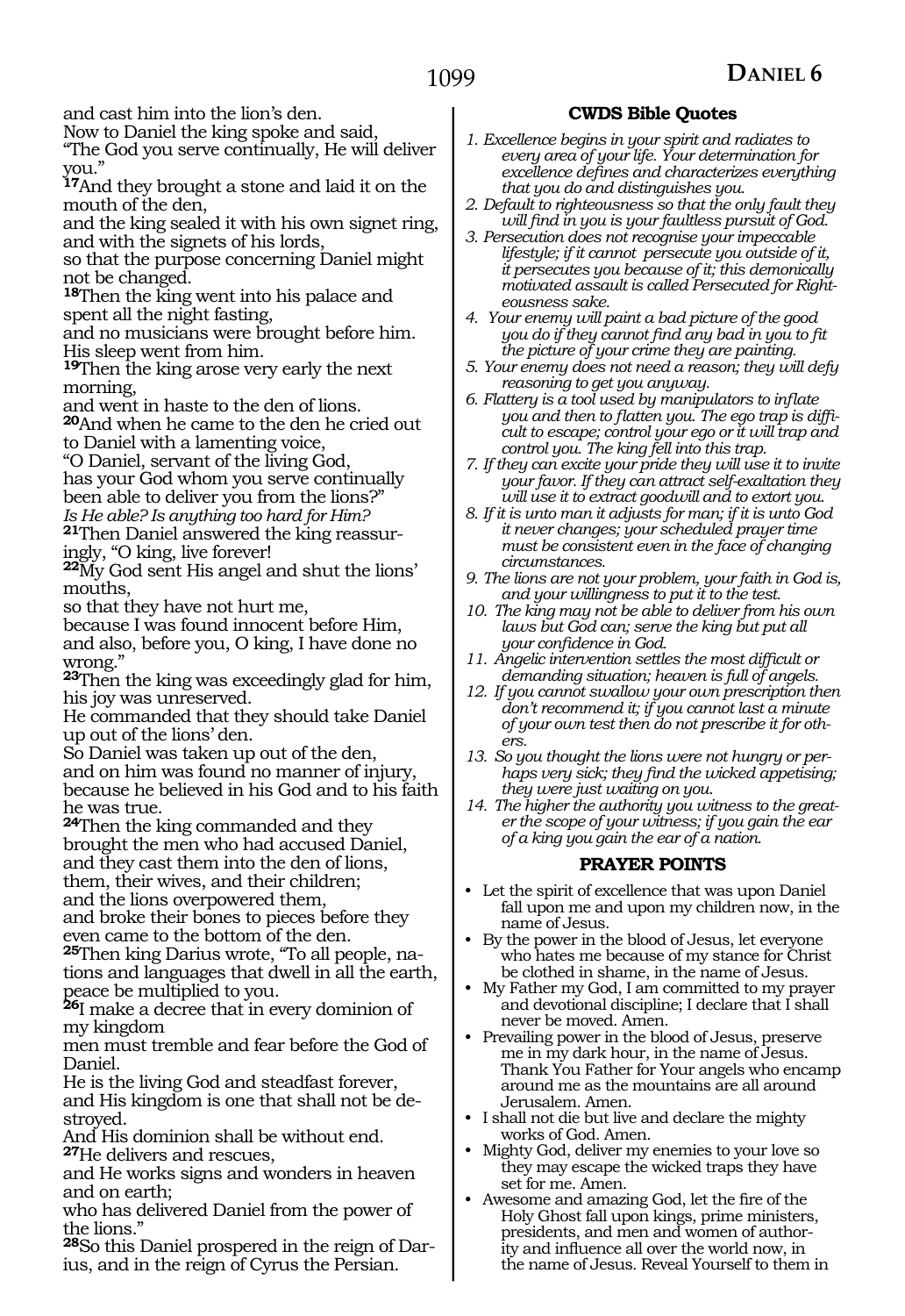place,

and the Ancient of Days was seated; His gar-

undeniable ways and give them the courage to proclaim You publicly, in the name of Jesus. GARMENT looking like snow, hair like **G**wool, His throne a fiery flame! **Who was this before me? It was the An cient of Days, Coming in the clouds of heaven, given glory and dominion. Who was this before me? It was the Son of man! A great multitude before Him, whom the kingdom was taken by; Who were these before me? The saints of the most High!** DANIEL 7 **1**In the first year of Belshazzar king of Babylon, Daniel had a dream and visions of his head while he was on his bed. Then he wrote the dream, and the summary of it all he told. **<sup>2</sup>**Daniel spoke, saying, "I saw in my vision by night, **<sup>3</sup>**and behold, the four winds of the heaven were stirring up the Great Sea. And from the sea came up four great beasts, each different from the other. **<sup>4</sup>**"The first was like a lion and had eagle's wings. I watched until its wings were plucked off; and it was lifted from the earth and made to stand upon two feet as a man, and a man's heart was given to it. **<sup>5</sup>**And behold, I saw another beast, a second like a bear. It raised itself up on one side, and had three ribs in its mouth between its teeth. And they said to it, 'Arise, devour much flesh!' **6**"And I looked and saw another; like a leopard; it had on its back four wings of a bird. The beast also had four heads and dominion was given it. **<sup>7</sup>**And I saw in the night vision, and behold, a fourth beast, it was dreadful and terrible, exceedingly strong. It had huge iron teeth and it was devouring and breaking in pieces. With its feet it trampled the residue. It was different from all the beasts that were before it, and it had ten horns. **<sup>8</sup>**"I was considering the horns, and there was another horn, a little one, coming up among them, before whom three of the first horns were plucked up by the roots. And behold, in this horn were eyes like the eyes of man, and it had a mouth speaking arrogant words. **<sup>9</sup>**"And I watched until thrones were put in ment was white as snow, and the hair of His head was like pure wool. His throne was like the fiery flame, its wheels a burning fire; **<sup>10</sup>**"a fiery stream issued and came forth from before Him, and thousands upon thousands ministered to Him; ten thousand times ten thousand stood before Him; the judgment was set, and the books were opened. I watched then because of the sound of the arrogant words that the horn spoke. **<sup>11</sup>**"I watched until the beast was slain and its body destroyed and given to the burning flame. **12**And the rest of the beasts had their dominion taken away, yet their lives were prolonged for a season and a time. **<sup>13</sup>**And I saw in the night visions, and behold One like the Son of Man coming in the clouds of heaven! He came to the Ancient of Days, and they brought Him near before Him. **<sup>14</sup>**"And there was given Him dominion, glory and a kingdom, that all peoples, nations and languages should serve Him. His dominion is an everlasting dominion which shall not pass away, and His kingdom shall not be destroyed. **<sup>15</sup>**I, Daniel, was grieved in my spirit within my body, and the visions of my head greatly troubled me. **<sup>16</sup>**"I came near to one of those who stood by and asked him, 'Tell me the truth of all this?' So he told me and made known to me the interpretation of these things. **<sup>17</sup>**'Those great beasts, which are four, are four kings which shall arise out of the earth. **<sup>18</sup>**But the saints of the Most High shall receive the kingdom and possess the kingdom forever, even forever and ever.' **<sup>19</sup>**"Then I desired to know the truth of the fourth beast, which was different from all the others, exceedingly dreadful, with its teeth of iron and nails of bronze, which devoured, broke in pieces, and trampled the residue with its feet; **<sup>20</sup>**and the ten horns that were on its head, and the other horn which came up, and before which the three fell. The horn that had eyes, and a mouth which spoke arrogant words, whose appearance was greater than his fellows.

**<sup>21</sup>**"For I was watching; and behold, the same horn was making war against the saints and prevailing against them,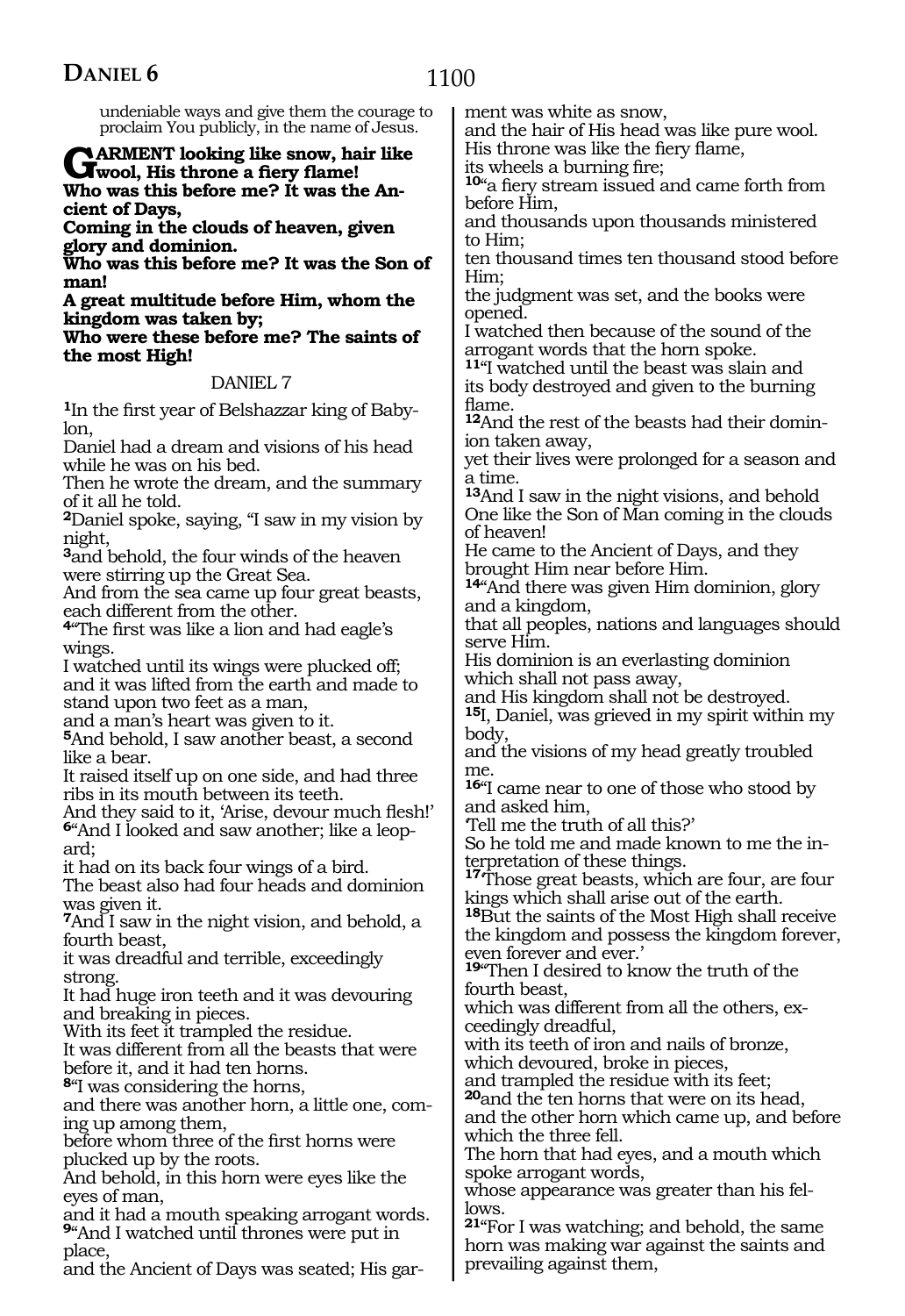**<sup>22</sup>**until the Ancient of days came,

and a judgment was made in favor of the saints of the Most High,

and the time came for the saints to possess the kingdom.

**<sup>23</sup>**"Then he said, 'The fourth beast shall be a fourth kingdom on the earth.

It shall be different from all other kingdoms, and shall devour the whole earth, trample it and break it to pieces.

**<sup>24</sup>**The ten horns are ten kings who shall arise from this kingdom.

And another shall rise after them.

He shall be different from the first ones, and shall subdue three kings.

**<sup>25</sup>**'He shall speak arrogant words against the Most High,

and shall intend to change times and laws. And the saints shall be given into his hand for a time and times, and the half a time.

**<sup>26</sup>**But the court shall be seated, and they shall take away his dominion,

to consume and destroy it forever.

**<sup>27</sup>**'Then the kingdom and dominion, and the greatness of the kingdoms under the whole heaven,

shall be given to the people, the saints of the Most High,

whose kingdom is an everlasting kingdom,

and all dominions shall serve and obey Him.' **<sup>28</sup>**"This is the end of the matter.

But as for me, Daniel,

my thoughts troubled me and my countenance changed,

but I kept the matter and pondered it in my heart.'

### **CWDS Bible Quotes**

- *1. Passionate persistent pursuit procures a special place in God at the front row of His revelations; God will give you revelations if you remain hungry for the things of God.*
- *2. God is always speaking but we must get close enough in the spirit to hear His voice above the noise of the world.*
- *3. The revelation may not be for your time but it is timely and it will come true in its time.*
- *4. Your dream is a complete vision if you get the interpretation, but is complete confusion if not revealed. If God reveals to you the mystery, He wants to reveal to you the meaning; never be afraid to seek God for wisdom, insight and interpretation.*

*5. Your dream is a means of kingdom communication; seek to hear and understand what your kingdom is saying to you.*

*6. So times are getting worse; perilous times perhaps? Nothing surprises God, not time or events. He is always ahead of the game, in the future at the controls. He speaks to you from the future, or rather from eternity.*

*7. The Ancient of Days introduced time to limit everything, even the time of the end-times beast. The Ancient of Days is eternal; He excels time.*

*8. What was revealed to Daniel long before Christ is consistent with the coming of Christ and the prophecies of John.*

- *9. Everlasting kingdom and everlasting dominion are just two attributes of the one to whom belongs everlasting glory.*
- *10. The everlasting kingdom, in a place where time is no more, is for the saints to possess for as long as eternity lasts.*

### **PRAYER POINTS**

- I declare myself hungry for the things of God; hungry for the presence of God; hungry for divine revelations, and hungry for understanding in all divine matters; Jesus, fill this hunger of mine in accordance with Your word. Amen.
- I draw a circle with the blood of Jesus Christ around my dream life to keep out every evil attack of the enemy against my dreams. Father, communicate with me through dreams and visions with clarity, in the name of Jesus. Amen.
- Ancient of Days, Alpha and Omega; let everything You have written about me in Your book be fulfilled, in the name of Jesus.
- Lord Jesus, prepare me and my generations for these perilous times You have revealed, in the name of Jesus.
- By the power in the blood of Jesus Christ, I shall not lose my salvation; by the Holy Ghost and fire my destiny shall not be aborted. I will be among the faithful who will possess the kingdom forever and ever, in the name of Jesus Amen.

### **B**Y the banks of the River Ulai,<br> **B**While the serene waters flowed, **I saw a vision great and terrible That would make me faint for days to go! A kingdom consumed by a greater kingdom,**

**Then divided into four, Taken by a king much fiercer, Who without hands would be no more!**

#### DANIEL 8

**1**In the third year of the reign of King Belshazzar,

a vision appeared to me, Daniel, after the first vision that had appeared to me.

**<sup>2</sup>**I saw in the vision, and it so happened that while I was looking,

I was in Shushan the palace,

which is in the province of Elam,

and I saw in the vision that I was by River Ulai.

**<sup>3</sup>**Then I lifted up my eyes and saw,

and there, standing beside the river,

was a ram which had two horns,

and both horns were high;

but one was higher than the other, and the higher one came up last.

**<sup>4</sup>**The ram was pushing westward, northward and southward,

so that no beast could withstand him,

nor was there any that could deliver out of his hand.

He did according to his will and became great. **<sup>5</sup>**And as I was considering, behold,

a male goat came from the west,

across the surface of the whole earth, without touching the ground;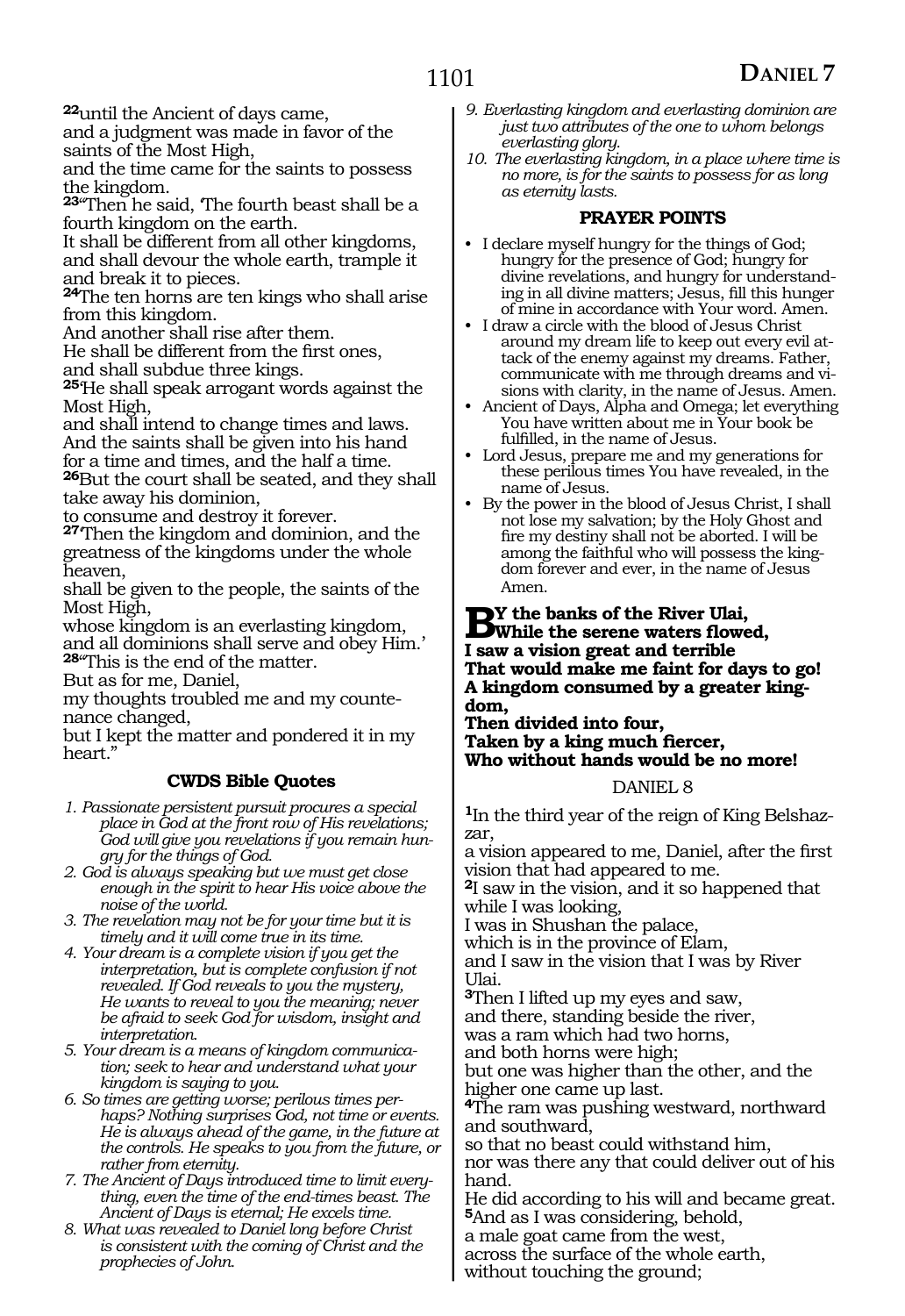### 1102

| and the goat had notable horns between his                                                    | And he said to me, "Look,                                                                                            |
|-----------------------------------------------------------------------------------------------|----------------------------------------------------------------------------------------------------------------------|
| eyes.                                                                                         | <sup>19</sup> I am making known to you what shall hap-                                                               |
| <sup>6</sup> He came to the ram that had two horns,                                           | pen in the latter time of the indignation,                                                                           |
| which I had seen standing beside the river;                                                   | for the end shall be at the time appointed.                                                                          |
| and ran at him with furious power.                                                            | <b>20</b> The ram you saw that has two horns                                                                         |
| 7And I saw him confronting the ram with two                                                   | are the kings of Media and Persia,                                                                                   |
| horns.                                                                                        | <sup>21</sup> and the rough male goat is the kingdom of                                                              |
| He was moved with rage against him,                                                           | Greece.                                                                                                              |
| attacked the ram and broke his two horns.                                                     | The large horn that is between its eyes is the                                                                       |
| The ram had no power to withstand him,                                                        | first king.                                                                                                          |
| but he cast him down to the ground and                                                        | 22As for the broken horn and the four that                                                                           |
| trampled him.                                                                                 | stood up in its place,                                                                                               |
| And there was none that could deliver the ram                                                 | four kingdoms shall arise out of the nation,                                                                         |
| from his hand.                                                                                | but not with its power.                                                                                              |
| <sup>8</sup> Therefore the male goat became very great,                                       | 23" And in the latter time of their kingdom,                                                                         |
| but when he became strong the large horn                                                      | when the transgressors have reached their                                                                            |
| was broken,<br>and in its place came four notable horns,<br>towards the four winds of heaven. | fullness,<br>a king shall arise, looking very fierce,                                                                |
| And out of one of them came a little horn                                                     | who understands sinister predictions.                                                                                |
| which increased to become exceedingly great,                                                  | <sup>24</sup> His power shall be mighty, but not by his                                                              |
| towards the south, towards the east and to-<br>wards the Glorious Land.                       | own power;<br>he shall destroy fearfully,<br>and shall prosper and thrive;                                           |
| <sup>10</sup> It grew great to the host of heaven.                                            | he shall destroy the mighty and also the holy                                                                        |
| It cast down some of the host and of the stars                                                | people.                                                                                                              |
| to the ground and trampled them.                                                              | 25 Through his craftiness, he shall cause de-                                                                        |
| <sup>11</sup> He even exalted himself as high as the                                          | ceit to prosper in his rule.                                                                                         |
| Prince of the host.                                                                           | He shall exalt himself in his heart.                                                                                 |
| He took away the daily sacrifice,                                                             | He shall destroy many in their prosperity.                                                                           |
| and the place of His sanctuary was cast down.                                                 | He shall even rise against the Prince of the                                                                         |
| <sup>12</sup> Because of transgression,                                                       | princes,                                                                                                             |
| an army was given over to the horn to oppose                                                  | but without human hands he shall be broken.                                                                          |
| the daily sacrifices;                                                                         | 26" And the vision of the evenings and the                                                                           |
| and he cast truth down to the ground.                                                         | mornings,                                                                                                            |
| He did all this and prospered.                                                                | which was told is true;                                                                                              |
| <sup>13</sup> Then I heard a holy one speaking;                                               | therefore seal up the vision, for it pertains to                                                                     |
| and another holy one said to the one who was                                                  | many days in the future."                                                                                            |
| speaking,                                                                                     | <sup>27</sup> And I, Daniel, fainted and was sick for days.                                                          |
| "How long will the vision be,                                                                 | Afterwards I rose up and went about the                                                                              |
| concerning the daily sacrifices                                                               | king's business.                                                                                                     |
| and the transgression of desolation,                                                          | I was astonished at the vision, but no one un-                                                                       |
| the giving of both the sanctuary and host to be                                               | derstood it.                                                                                                         |
| trampled underfoot?"<br><sup>14</sup> And he said to me,                                      | <b>CWDS Bible Quotes</b>                                                                                             |
| "For two thousand three hundred days;                                                         | 1. God does nothing in the earth unless He reveals it                                                                |
| then the sanctuary shall be cleansed."                                                        | first; God reveals nothing that He does not do.                                                                      |
| 'Then it happened, when I, Daniel, had seen                                                   | 2. Different ages, different prophets, same God, same                                                                |
| the vision and was seeking the meaning,                                                       | word, consistent, corroborative, accurate.                                                                           |
| that suddenly, there stood before me one hav-                                                 | 3. Fulfilled prophecies and prophecies being fulfilled                                                               |
| ing the appearance of a man.                                                                  | paint a very accurate picture of the desolation of                                                                   |
| <b>16</b> And I heard a man's voice between the<br>banks of River Ulai,                       | Israel and the end times and we are all in the<br>paintings.<br>4. There is a limit to transgressions; transgression |
| who called and said, "Gabriel,                                                                | causes desolation. The needle is peaking every-                                                                      |
| make this man understand the vision."                                                         | where: first iniquity rises, then iniquity gets ripe;                                                                |
| <sup>17</sup> So he came near where I stood,                                                  | then iniquity times out and the King of kings                                                                        |
| and when he came I was afraid and fell on my<br>face.                                         | arises.<br>5. Your power is as strong as the strength of your<br>opposition; you are powerless against God who       |
| But he said to me,                                                                            | breaks without hands. It is futile to oppose the                                                                     |
| "Understand, son of man,                                                                      | Lord.                                                                                                                |
| that the vision relates to the time of the end."                                              | 6. You are winding up to wind down; you rage to                                                                      |
| <sup>18</sup> Now as he was speaking with me,                                                 | wind out; it is foolish to rage against God and                                                                      |
| I was in a deep sleep with my face to the                                                     | His laws, and it is very confrontational to re-                                                                      |
| ground;                                                                                       | place God's laws with yours.                                                                                         |
| but he touched me and set me upright.                                                         | 7. You can be a steward of your King's business and                                                                  |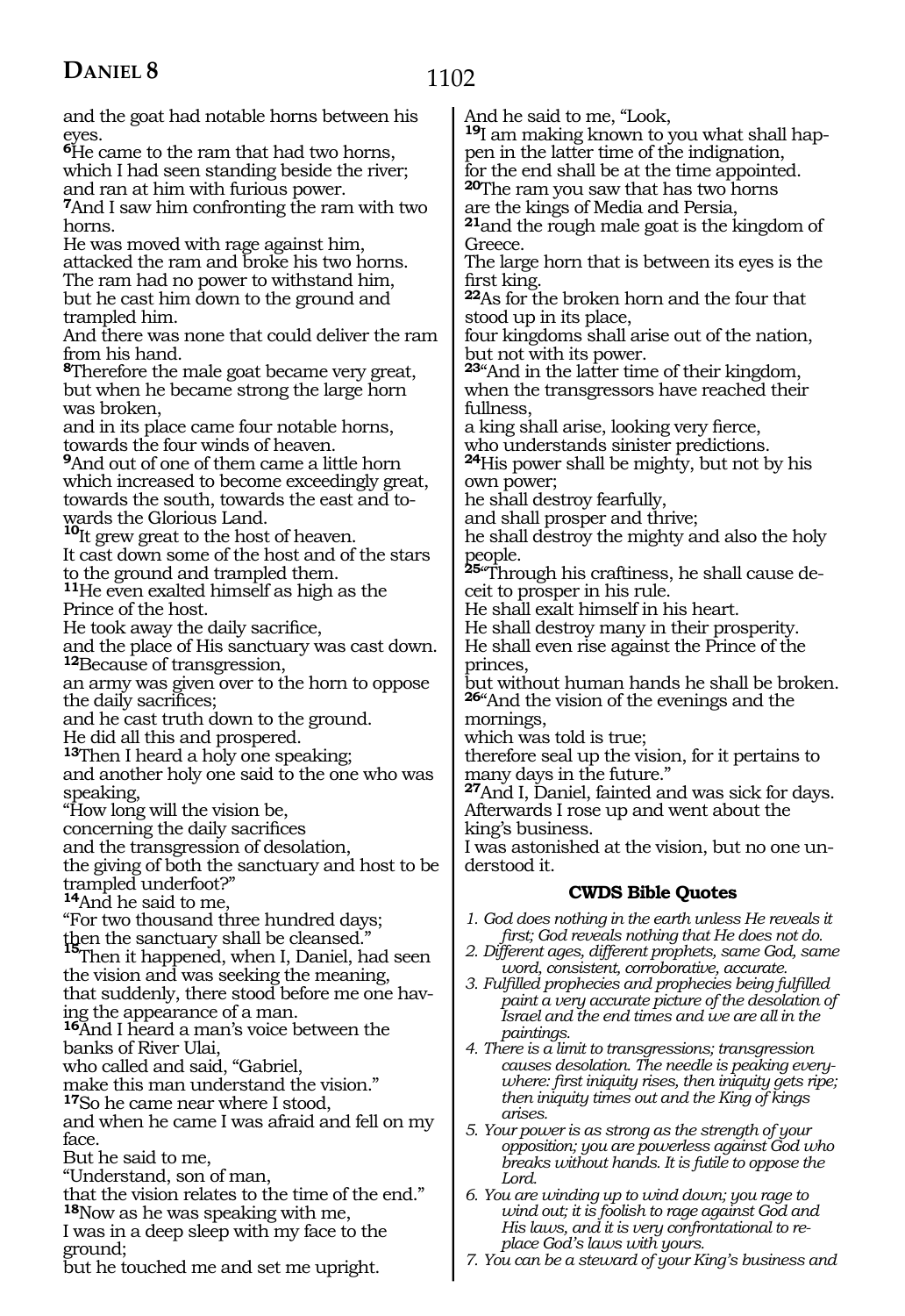*still rise to do the king's business. Stay in touch with your Kingdom in the midst of regular life; be relevant to your regular life in the midst of Kingdom experiences; embrace the supernatural while you engage the natural and mundane.* 

*8. Your hunger determines your answers; your enthusiasm for God determines your experiences with God; your ardency determines your angels.* 

### **PRAYER POINTS**

- Father God, thank You for the details You have revealed regarding times and events; You have left us with no excuse. Amen.
- Father, arise and defend the holy nation of Israel; I speak peace to Israel in the midst of their fierce opposition; continue to prepare a table for her in the presence of her haters. Amen.
- Thank You Father that You are the shelter and shield of Israel; You will protect and preserve her people when the Glorious land is overtaken. Amen.
- Merciful Father, write it in the heart of this generation that the time is short. The King of kings is coming soon. Amen.
- Let every power that replaces the laws of the living God with the laws of man be ashamed suddenly; let every power that seeks to replace what is right in the Lord's eyes with popular votes and the laws of the flesh, be disgraced suddenly, in the name of Jesus. Amen.
- Father God, make me a candidate for supernatural encounters and experiences in the midst of my sojourn here. Amen.
- By the power of the Holy Ghost within me, I shall engage the supernatural and remain relevant to earth, in the name of Jesus.

## **FASTING** and praying and confessing the sins,

**The sins of the people and his sins,**

**While he was yet speaking, the answer was sent,**

**What the seventy weeks spoken by Jer- emiah the prophet meant!**

**Interceding for the nation of his own that he loved,**

**To be told by the angel he was greatly beloved.**

**He was told of the desolation, and the Messiah, the Prince,**

**While he was fasting and praying and confessing the sins!**

#### DANIEL 9

**1**In the first year of Darius, the son of Ahasuerus, of the lineage of the Medes, who was made king over the realm of the

Chaldeans, **2**in the first year of his reign, I, Daniel, understood by books the number of the years specified by the word of the Lord through Jeremiah the prophet,

that He would accomplish seventy years in the desolation of Jerusalem.

**<sup>3</sup>**And I set my face towards the Lord God, to seek Him by prayer and supplication, and with fasting, sackcloth and ashes.

**<sup>4</sup>**And I prayed to the Lord my God and made

confession,

and said, "O Lord, great and awesome God, who keeps His covenant and mercy with those who love Him,

and with those who keep His commandments. **<sup>5</sup>**We have sinned and committed iniquity;

we have done wickedly and rebelled, by departing from Your precepts and Your judgments.

**<sup>6</sup>**Neither have we heeded Your servants the prophets,

who spoke in Your name to our kings and our princes,

to our fathers and all the people of the land. **<sup>7</sup>**"O Lord, righteousness belongs to You,

but to us, shame of face as it is this day. To the inhabitants of Jerusalem, and to the men of Judah,

and to all Israel, both those who are near and far off

in all the countries to which You have driven them,

because of the trespass which they have committed against You,

**<sup>8</sup>**O Lord, to us belongs shame of face,

to our kings, to our princes and to our fathers, because we have sinned against You.

**9**"To the Lord our God belong mercy and forgiveness,

though we have rebelled against Him.

**<sup>10</sup>**We have not obeyed the voice of the Lord our God,

to walk in His laws which He set before us by His servants the prophets.

**<sup>11</sup>**"All Israel has transgressed Your law,

and has departed so as not to obey Your voice. Therefore, the curse and the oath,

written in the Law of Moses, the servant of God,

has been poured out on us because we have sinned against Him.

**<sup>12</sup>**And He has confirmed His words which He spoke against us,

and against our judges who judged us by bringing upon us a great disaster;

for under the whole heaven such has never been done as what has been done to Jerusalem.

**<sup>13</sup>**"As it is written in the Law of Moses, all this disaster has come upon us;

yet we have not made our prayer before the Lord our God,

that we might turn from our iniquities and understand Your truth.

**<sup>14</sup>**Therefore the Lord has kept the disaster in mind and brought it upon us;

for the Lord our God is righteous in all His works,

though we have not obeyed His voice. **<sup>15</sup>**"And now, O Lord our God, who brought

Your people out of the land of Egypt with a mighty hand,

and made Yourself a name, as it is this day, we have sinned, we have done wickedly!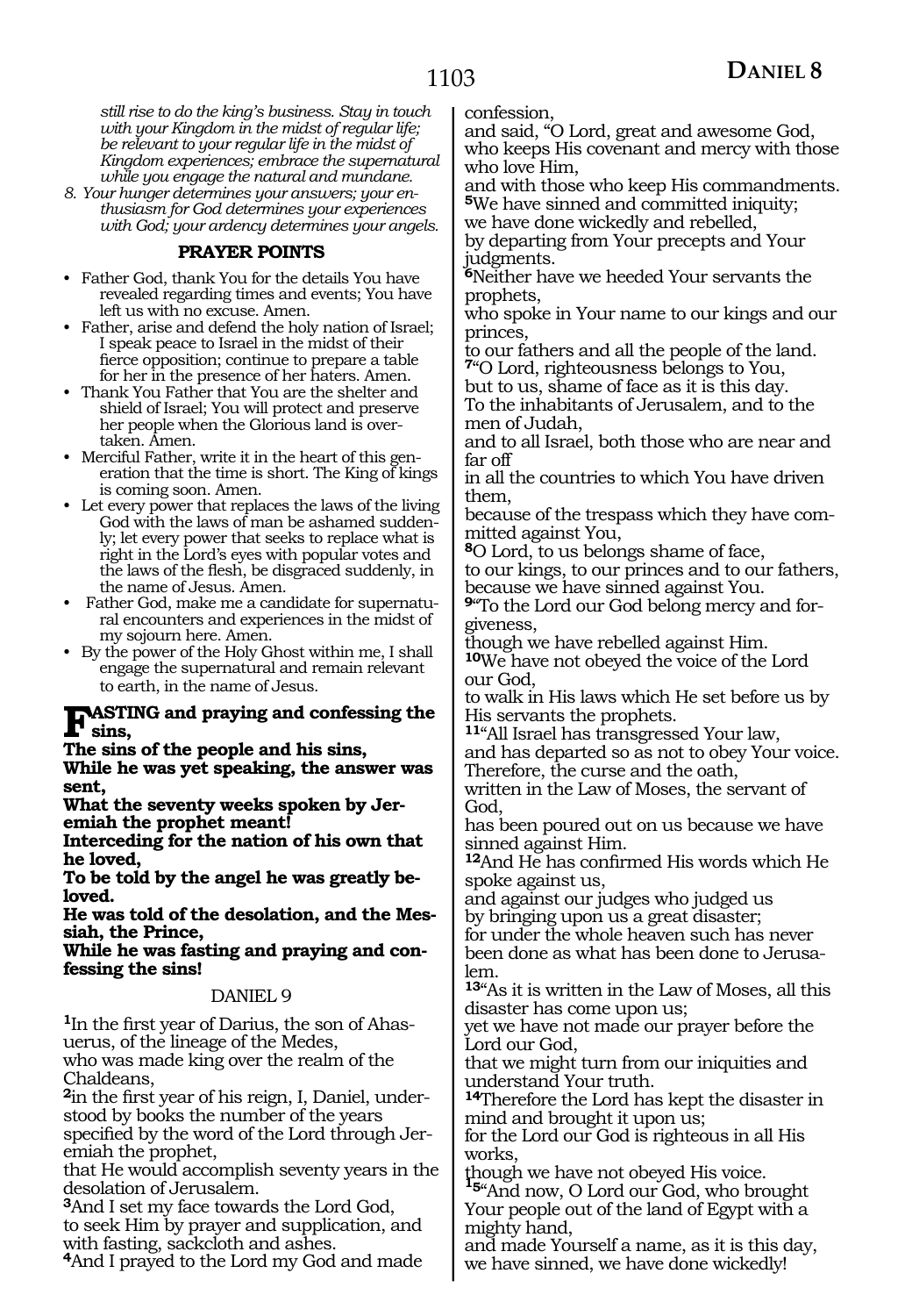### 1104

**<sup>16</sup>**"O Lord, according to all Your righteousness, I pray,

let Your anger and Your fury be turned away from Your city Jerusalem, Your holy mountain;

because of our sins and because of the iniquities of our fathers.

Jerusalem and Your people are a reproach to all around us,

**<sup>17</sup>**now therefore, O God, hear the prayer of Your servant,

and hear his supplications;

and for the Lord's sake cause Your face to shine on Your sanctuary which is desolate. **<sup>18</sup>**"O my God, incline Your ear and hear; open

Your eyes and see our desolations, and the city which is called by Your name.

For we do not present our supplications before You, because of our righteousness, but because of Your great mercies.

**<sup>19</sup>**"O Lord, hear! O Lord, forgive! O Lord, listen and act!

Do not delay for Your own sake, my God, for Your city and Your people are called by Your name.'

**<sup>20</sup>**Now while I was speaking and was there praying

and confessing my sins, and the sins of my people Israel,

and presenting my supplications before the Lord my God,

for the holy mountain of My God,

**<sup>21</sup>**yes while I was speaking in prayer,

the man Gabriel whom I had seen in the vision at the beginning,

being caused to fly swiftly, came and touched me about the time of the evening offering.

**<sup>22</sup>**He informed me and talked with me, and said, "O Daniel,

I have now come forth to give you the skill to understand.

**<sup>23</sup>**"At the beginning of your supplication the commandment went out,

and I have come to tell you, for you are greatly beloved.

Therefore, consider the matter and understand the vision:

**24**"seventy weeks are determined for your people and for the holy city of God

to finish the transgressions and to make an end of sins,

to make reconciliation for iniquity, and to bring everlasting righteousness to it,

to seal up the vision and prophecy, and to anoint the Most Holy.

**<sup>25</sup>**"Know, therefore, and understand that from the going forth of the command

to restore and build Jerusalem,

until Messiah the Prince comes,

there shall be seven weeks and sixty-two weeks.

The street shall be rebuilt and the walls also, even in troubled times.

**<sup>26</sup>**"And after sixty-two weeks they shall cut off

the Messiah, but not for Himself;

and the people of the prince who is to come shall destroy the city and sanctuary.

The end of it shall be with a flood,

and until the end of the war, desolations are determined.

**<sup>27</sup>**"Then he shall confirm a covenant with many for one week;

but in the middle of the week he shall bring an end to sacrifice and offering.

And on the wing of abominations shall be one who makes desolate,

until the consummation which is determined is poured out on the desolate."

### **CWDS Bible Quotes**

- *1. The greatest evidence of revelation is the acknowledgment of sin; everything stops and must restart there.*
- *2. To intercede for yourself, you must confess your sins; to intercede for your nation you must confess its sins; make the nation's sin your personal burden, because its judgment is yours.*
- *3. You can escape the judgment of the people by your righteousness but you cannot escape the judgment of a nation; even Daniel was carried to Babylon as a slave.*
- *4. Place the holy nation and the redeemed nation, the church, in your heart and pray passionately every day, pray ascribing goodness to God and confessing their sins.*
- *5. For every effect there is a cause. Dealing with whatever caused the effect is the only effective way of furthering your cause to move forward.*
- *6. The temptations you face are the struggles of millions, use your own temptations to stand guard for the church.*
- *7. God's law is a mirror to show you where you fell short; it is a measuring stick to show you how far and how distant you are; keep the mirror in your bedroom; keep the word of God in the boardroom of your heart.*
- *8. A righteous person comes before God with shame of face, the ungodly is brazen and shameless.*
- *9. If you are passionate for God in the present, He will take you with Him into the future.*
- *10. Time and events will come and pass; the desolation will pass, but the hope for the people of God is everlasting and eternal. The Messiah has indeed been cut off, and not for Himself.*

### **PRAYER POINTS**

- I soak every believer in the blood of Jesus Christ for the cleansing of their sins and the purging of their conscience. Amen.
- Holy and righteous God; God full of mercy and truth, who sees all things, who knows all things, who has already determined an end to all things; I stand before You with shame and contrition because of the sin that has permeated the church. Forgive us Lord. Amen.
- Father God, let Your judgment begin with me; I judge myself in Your holy word so that I will not be judged in Your fiery judgment. Amen.
- I declare that I am a candidate for divine experiences; help me to live in the place of the supernatural. Amen.
- Father God, I am hungry for You; I want heaven to love me dearly. Lord Jesus I am desperate for Your presence and for divine revelations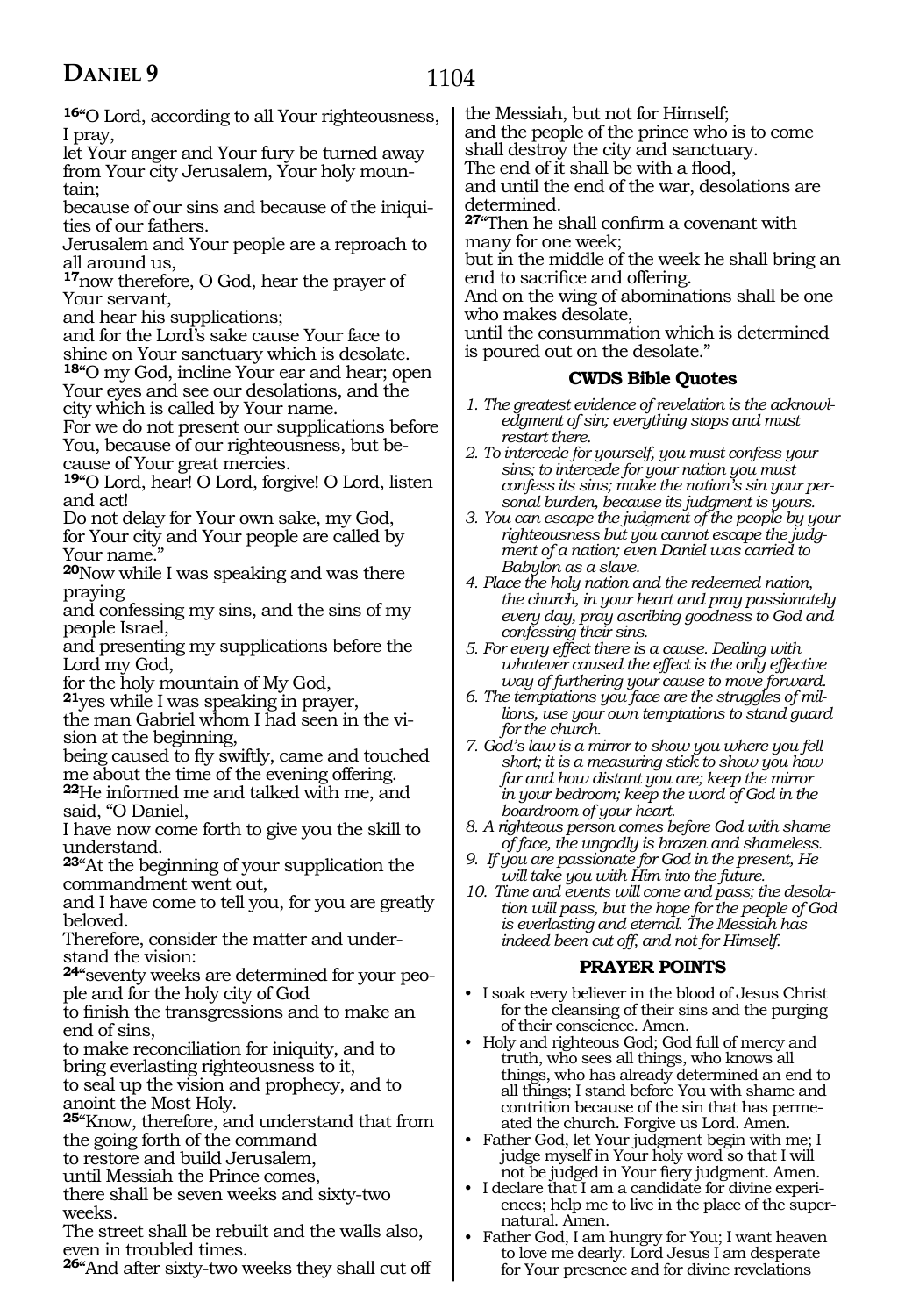in Your word, I cannot live or breathe without You. Set Your heart on me for good. Amen.

**HE** was mourning for three weeks;<br>His strength was all spent!<br>He sharred with and regiliance **He showed grit and resilience, But after twenty-one days in length An angel brought the answer. His countenance was bright, Saying, "The answer was sent from the first day,** 

**But to get through there was a fight." To Daniel, the angel spoke words of strength.** 

**There is war for your revelations; do not let the devil win.**

### DANIEL 10

**<sup>1</sup>**In the third year of Cyrus king of Persia, a message was revealed to Daniel, whose name was Belteshazzar.

The message was true, but the time appointed was long;

and he understood the message and had un- derstanding of the vision.

**<sup>2</sup>**In those days I, Daniel, was mourning three full weeks

**<sup>3</sup>**I ate no pleasant bread.

No meat or wine came into my mouth,

nor did I anoint myself,

until three full weeks were fulfilled.

**<sup>4</sup>**Now on the twenty-fourth day of the first month,

as I was by the side of the great river, that is, the Tigris,

**<sup>5</sup>**I lifted my eyes and looked,

and behold, a certain man clothed in linen whose waist was girded with fine gold of Uphaz!

**<sup>6</sup>**His body was like beryl,

his face as the appearance of lightning, his eyes were like torches of fire,

his arms and feet like the color of polished bronze,

and the sound of his voice like the voice of a multitude.

**<sup>7</sup>**And I, Daniel, alone saw the vision,

for the men who were with me did not see the vision,

but a great trembling fell upon them,

so that they fled to hide themselves. **<sup>8</sup>**Therefore I was left alone when I saw this

great vision,

and there remained no strength in me; for my vigor was turned to frailty in me and I retained no strength.

**<sup>9</sup>**Yet I heard the sound of his words;

and while I heard his voice, I was in a deep sleep on my face,

with my face to the ground.

**<sup>10</sup>**Suddenly, a hand touched me, which made me tremble on my knees

and on the palms of my hands.

**<sup>11</sup>**And he said to me, "O Daniel, man greatly beloved,

understand the words that I speak to you, and stand upright, for I have now been sent to you."

*Then I understood the power of the spoken word, for though I was weak, up onto my feet I went!* While he was speaking this word to me, I stood trembling.

**<sup>12</sup>**Then he said to me, "Daniel, do not fear, for from the first day you started praying and you set your heart to understand, and to humble yourself before God, your words were heard;

and I have come because of your words. **13**But the prince of the kingdom of Persia withstood me twenty-one days;

and behold, Michael, one of the chief princes, came to help me,

for I had been left alone there with the kings of Persia.

**<sup>14</sup>**Now I have come to make you understand what will happen to your people in the latter days,

for the vision refers to many days yet to come." **<sup>15</sup>**When he had spoken such words to me,

I turned my face towards the ground and became dumb.

**<sup>16</sup>**And behold, one looking like one of the sons of men touched my lips.

Then I opened my mouth and spoke,

saying to him who stood before me,

"My lord, because of visions, my sorrows have overwhelmed me,

and I have retained no strength.

**<sup>17</sup>**For how can the servant of my lord talk with you, my lord?

As for me, no strength remains in me,

nor is any breath left in me."

**<sup>18</sup>**There again, the one who looked like a man touched and strengthened me.

**<sup>19</sup>**And he said, "O man, greatly beloved, do not fear!

Peace be to you, yes, be strong!"

And when he had spoken to me, I was

strengthened, and said, "Let my lord speak, for you have strengthened

me." **<sup>20</sup>**Then he said, "Do you know why I have come to you?

And now I must return and fight with the prince of Persia;

and when I go, the prince of Greece will come **<sup>21</sup>**"but I will show you what is noted

in the Scripture of Truth,

(no one stands with me against these except Michael your prince.)"

### **CWDS Bible Quotes**

*1. How deep is your appetite? How strong is your hunger? Are you willing to fast, mourn, and weep for revelation knowledge in the Word?*

*2. Deny yourself; defy your hunger; unchain your appetite for God and restrain your appetite for food, and you will not be denied.*

*3. Great passion attracts great love; the desperately hungry for the things of God is desperately loved*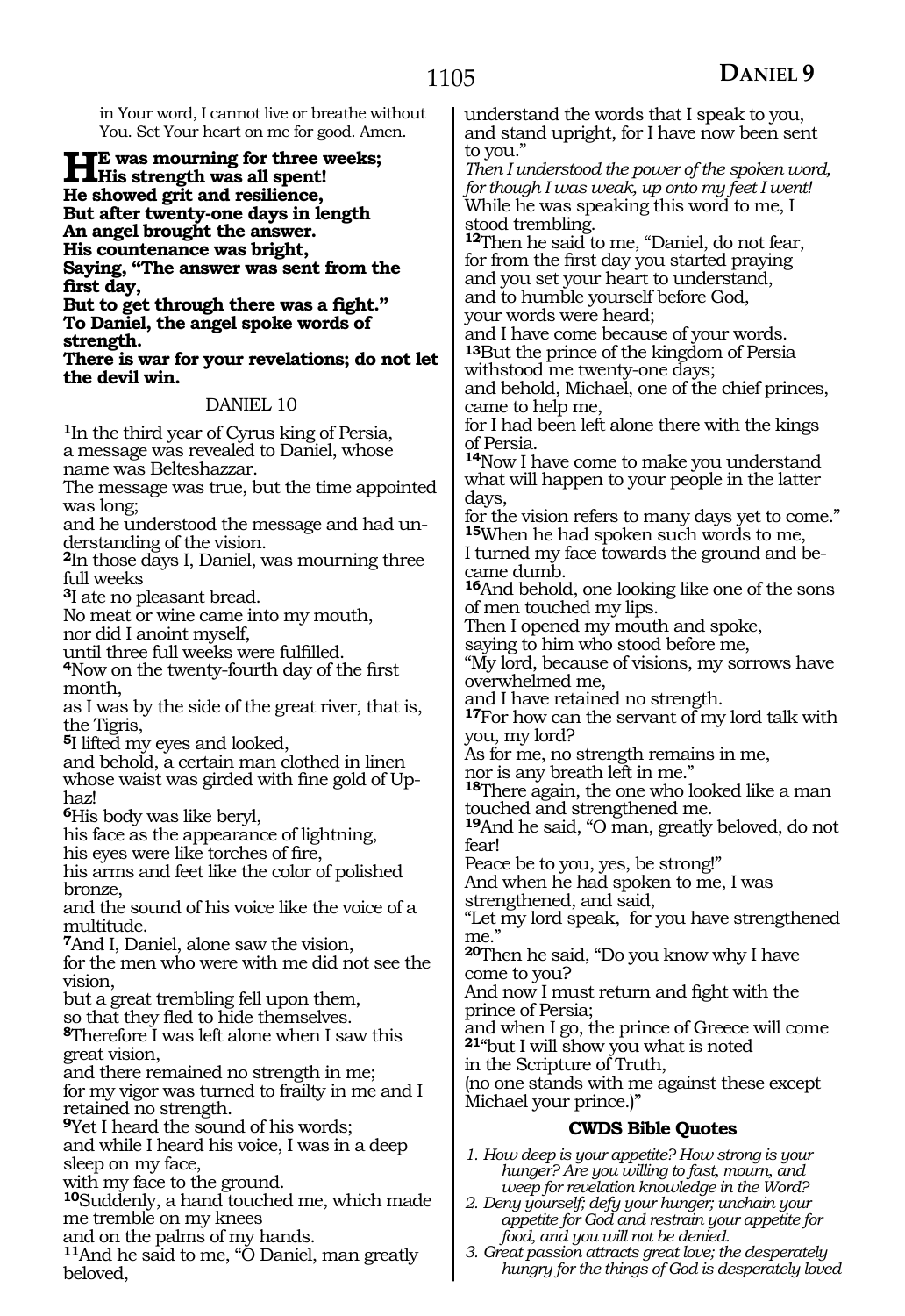*by God; otherwise called 'greatly beloved'. God sets His heart on you if you set your heart on Him to seek Him.*

- *4. If they do not journey with you in the discipline of the spiritual; they will not be taken with you in the presence of the supernatural; they will run away from the presence you interact with.*
- *5. Heavenly beings are awesomely fearsome, imaging God. Remain in awe and fear of the Living God everyday and you are positioned for divine experiences.*
- *6. Where your knees have no strength on its own, stand on the word. Where your strength fails, speak strength to yourself in faith.*
- *7. Press through to your breakthrough; your delay is not denial unless you give up. There is a battle in the heavens for everything released to earth. What is yours by rights is only yours if you will fight. Resist the devil and he will flee.*
- *8. If it is settled in your heart that God has released it, fight for it fervently and persistently until it is settled in your hands.*
- *9. The battle is not finished with your prayer; assist your angels, keep praying; keep sounding the alarm in heaven; the devil will seek to retaliate or to steal your victory; resist him and he flees.*
- *10. Do battle for continuous revelation and understanding of the written Word of Truth; it is power in the spiritual realm and the testimony of the Lord; the devil battles fiercely to hide it from you.*

### **PRAYER POINTS**

- I raise the standard of the blood of Jesus Christ against every demon and territorial spirit assigned to block my breakthrough, in the name of Jesus.
- Let the spirit of revelation in the knowledge of the Word fall upon the church now, in the name of Jesus. I do warfare for divine revelations, in Jesus' name.
- Let the heavens above me be opened by fire, in the name of Jesus. I will be numbered among those who are thirsty for spiritual knowledge and understanding. Amen.
- By the power in the blood of Jesus, let the eyes of the church be opened to demonic and angelic activities in the spiritual realm concerning them every day; let them remain vigilant and persistent.
- I refuse to surrender my victory to the enemy before or after manifestation. Amen. By the Holy Ghost and fire, I will do spiritual battle on my knees daily so the releases from heaven to earth will manifest. Amen.

## **BE** strong and do exploits, so shall they<br>These who linear their God shall have now

## **Those who know their God shall have pow- er in their hands.**

**Yes, in a time of great hardship, When cruel kings are pushing north and south,**

**When the sanctuary is polluted**

**And the sacrifice is taken out,**

**Then comes the abomination of desolation. Some shall fall also of the holy nation, In order to be cleansed and be made white,**

**Unto the end to be tried.**

**But those who know their God**

**Shall be strong and do exploits.** 

### DANIEL 11

**<sup>1</sup>**"(Also in the first year of Darius the Mede, I stood to confirm and to strengthen him.) **<sup>2</sup>**And now I will tell you the truth:

behold, three more kings will arise in Persia, and the fourth shall be far richer than them all;

by his strength, through his riches,

he shall stir up all against the realm of Greece. **<sup>3</sup>**Then a mighty king shall arise, who shall rule with great dominion, and do according to his will,

**<sup>4</sup>**"and when he has arisen, his kingdom shall be broken up and divided towards the four winds of heaven,

but not among his posterity,

nor according to his dominion with which he ruled;

for his kingdom shall be rooted up, and given to others besides these.

**<sup>5</sup>**And the king of the South shall become strong,

as well as one of his princes;

and he shall become stronger than him and have a dominion.

His dominion shall be a great dominion. **<sup>6</sup>**And at the end of some years they shall join forces together,

for the daughter of the king of the South shall go to the king of the North to make an agreement;

but she shall not retain the power of her authority,

and neither he nor his authority shall stand, but she shall be given up with those who brought her,

and with him who begot her, and with him who strengthened her in those times.

**<sup>7</sup>**But from a branch of her roots one shall stand up in his place,

who shall come forth with an army, enter the fortress of the king of the North,

and deal with them and prevail.

**<sup>8</sup>**"And he shall also carry their gods captive to Egypt,

with their princes and their precious vessels of silver and gold;

and he shall continue more years than the king of the North.

**<sup>9</sup>**Also the king of the North shall come to the kingdom of the king of the South,

but shall return to his own land.

**<sup>10</sup>**However, his sons shall stir up strife, and assemble a multitude of great forces;

and one shall certainly come and overwhelm and pass through;

then he shall return to his fortress and stir up strife.

**<sup>11</sup>**And the king of the South shall be moved with rage,

and shall go out and fight with him,

with the king of the North,

who shall set forth a great multitude;

but the multitude shall be given into the hand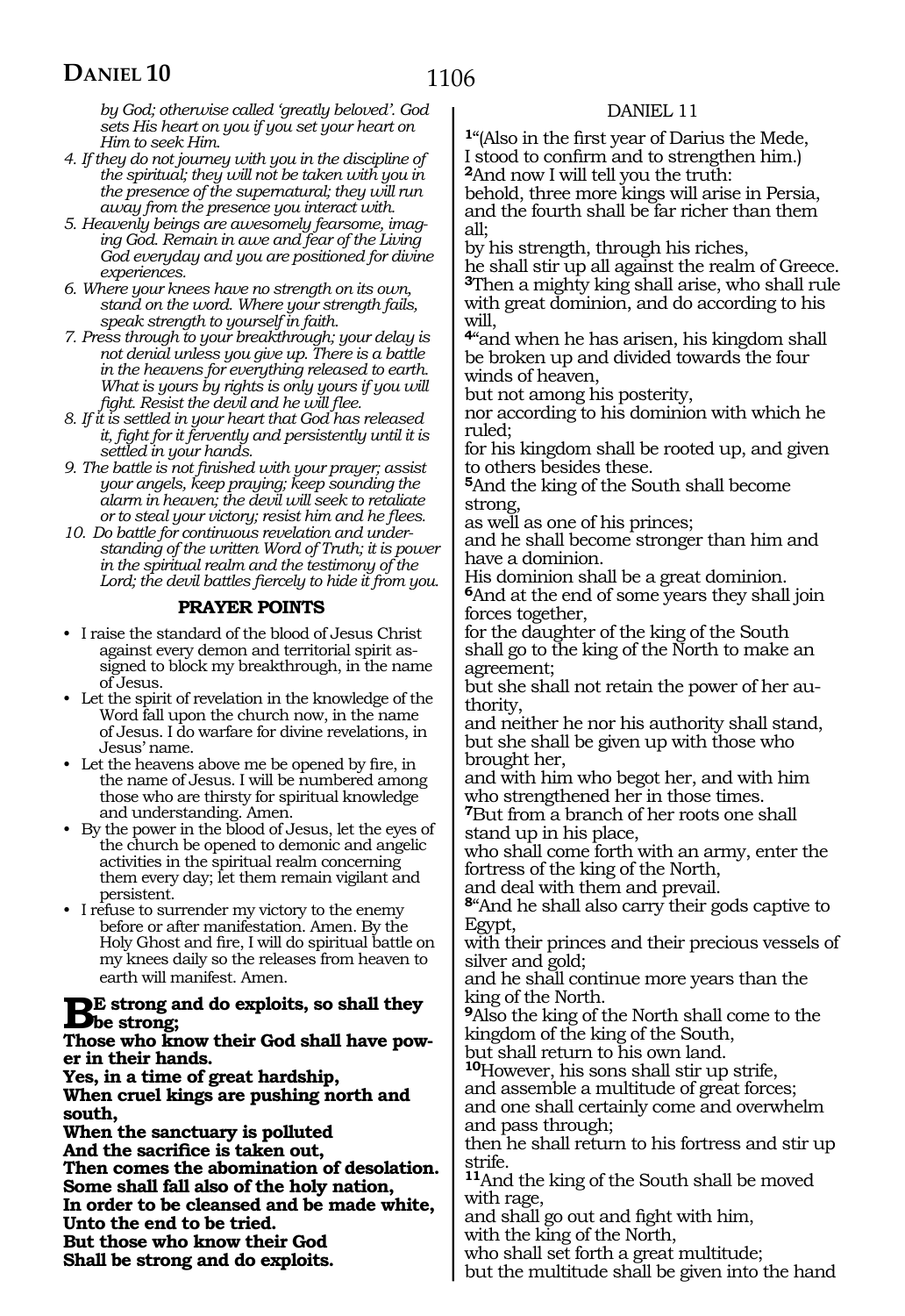of his enemy.

**<sup>12</sup>**And when he has taken away the multitude, his heart will be lifted up,

and he will cast down tens of thousands, but he will not prevail.

**<sup>13</sup>**"For the king of the North will return with a greater multitude than before,

and shall certainly come after some years with a great army and much equipment. **<sup>14</sup>**In those times many shall rise up against the king of the South.

Also, plunderers of your people shall exalt themselves in fulfilments of the vision, but they shall fall.

**<sup>15</sup>**So the king of the North shall come and build a siege mound and take the fortified city; and the forces of the South shall not withstand him,

neither he nor his choice troops shall have the strength to withstand.

**16**But he who comes against him shall do according to his own will,

and no one shall stand against him.

He shall stand in the Glorious Land with the power to destroy.

**<sup>17</sup>**He shall also set his face to enter with the strength of his whole kingdom,

and upright ones with him; so shall he do. And he shall give him the daughter of women to destroy it,

but shall not stand with him or be for him. **18**After this he shall set his face to the coastlands and shall take many.

But one of his own rulers shall bring the re- proach against them to an end;

and with the reproach removed, he shall turn back to him.

**<sup>19</sup>**Then he shall turn his face to retreat to the fortress of his own land,

but shall stumble and fall and shall not be found.

**20**There shall arise in his place one who imposes taxes on the glorious kingdom;

but he shall be destroyed within a few days, but not in the anger of battle.

**<sup>21</sup>**"And in his place shall arise a vile person, to whom they will not give the honor of his kingdom,

but he shall come peaceably and seize the kingdom by flatteries.

**<sup>22</sup>**And with the force of a flood they shall be swept away from before him and shall be broken,

and also the prince of the covenant.

**<sup>23</sup>**And after the league is made with him, he shall act deceitfully,

for he shall come up and become strong with a small number of people.

**24**He shall enter peaceably, even into the richest, fattest place of the province;

and he shall do what his fathers have not done, nor his forefathers.

He shall disperse among them the plunder, riches and spoil;

and he shall devise his plans against the strongholds, but only for a time.

**<sup>25</sup>**He shall stir up his power and his courage, against the king of the South with a great army.

And the king of the South shall be stirred up to battle with a very great and mighty army, but shall not stand for they shall devise plans against him.

**<sup>26</sup>**Yes, those who eat of the portion of his meat shall destroy him.

His army shall be swept away and many fall down slain.

**<sup>27</sup>**The heart of both these kings shall be bent on mischief,

and they shall speak lies at the same table; but it shall not prosper, for the end will be at the appointed time.

**<sup>28</sup>**Then shall he return to his land with great riches,

and his heart shall be moved against the holy covenant;

so he shall do damage and return to his own land.

**<sup>29</sup>**At the time appointed he shall return and go towards the south;

but the outcome shall not be as previous,

**<sup>30</sup>**"for ships from Cyprus shall come against him.

Therefore he shall be grieved and return in rage against the holy covenant and do damage.

So shall he return and show regard for those who forsake the holy covenant.

**<sup>31</sup>**And he shall muster forces, and they shall defile the sanctuary of strength.

They shall take away the daily sacrifices, and place their abomination of desolation.

**<sup>32</sup>**With flattery, he shall corrupt those who do wickedly against the covenant,

but the people who know their God shall be strong and shall do great exploits.

**<sup>33</sup>**And those of the people who understand shall instruct many;

yet shall they fall by the sword and flame, by captivity and plundering for many days. **<sup>34</sup>**And when they shall fall, they shall not have much help;

but many shall join with them by flatteries. **<sup>35</sup>**And some of those with understanding shall fall,

in order to refine them, purify them and to make them white, until the time of the end, because it is still for the time appointed.

**<sup>36</sup>**Then the king shall do according to his own will;

he shall exalt and magnify himself above every god,

and shall speak blasphemies against the God of gods,

and shall prosper until the indignation has been accomplished;

for the thing that has been determined shall be done.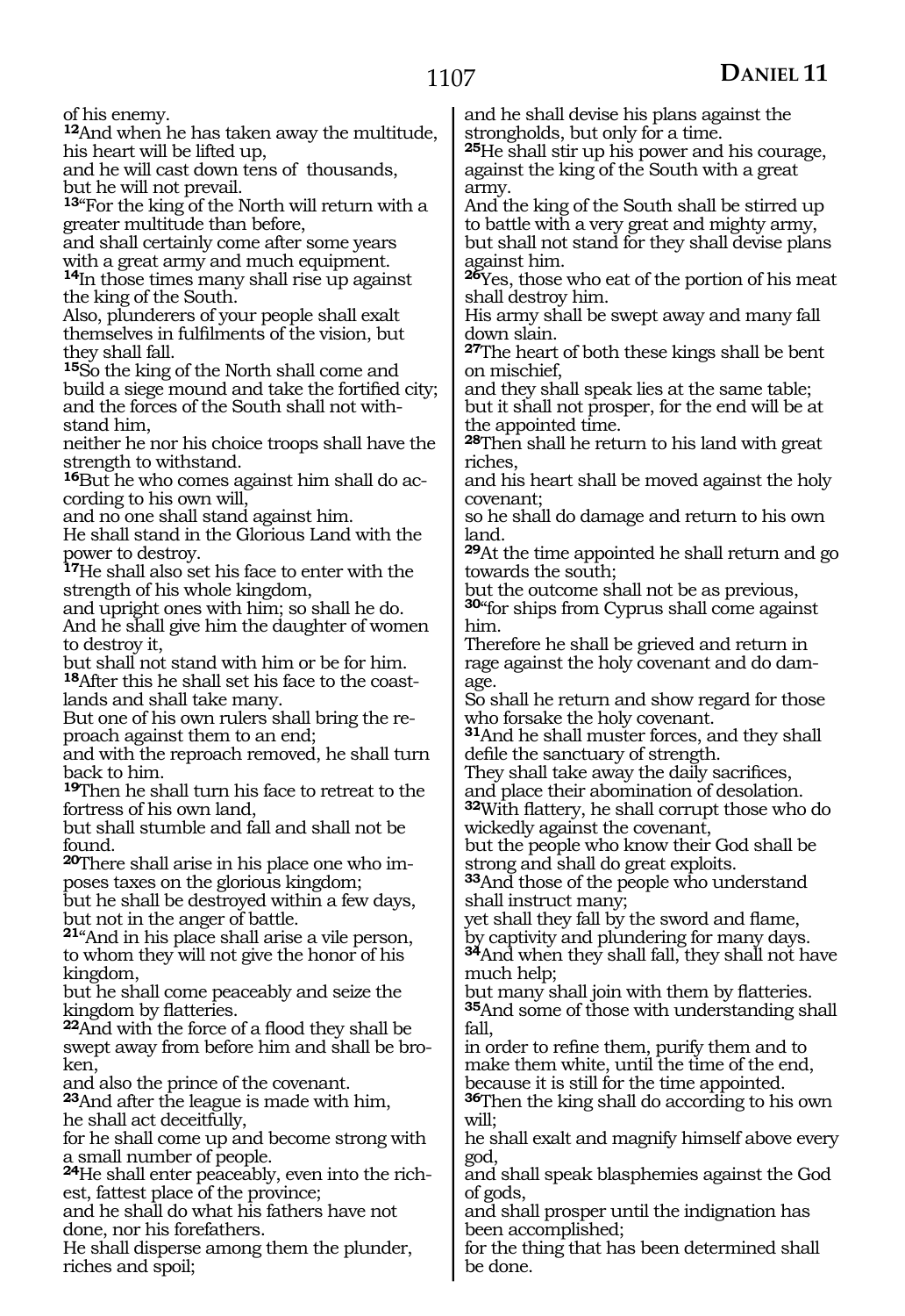### 1108

**37**He shall neither regard the God of his fathers,

nor the desire of women, nor regard any god; for he shall magnify himself above them all. **<sup>38</sup>**But he shall honor a god of fortress in their place;

and a god which his fathers did not know he shall honor with silver and gold,

with precious stones and with pleasant things. **39**So shall he act against the strongest for-

tresses with a foreign god,

which he shall acknowledge and advance in its glory;

and he shall cause them to rule over many, and shall divide the land for gain.

**<sup>40</sup>**At the time of the end, the king of the South shall attack him;

and the king of the North shall come against him like a whirlwind,

with chariots, horsemen and with many ships; and he shall enter the countries, overwhelm them and pass through.

**<sup>41</sup>**He shall also enter the Glorious Land, and many countries shall be overthrown; but these shall escape out of his hand: Edom, Moab and the chief people of Ammon.

**<sup>42</sup>**He shall stretch out his hand against the countries,

and the land of Egypt shall not escape. **<sup>43</sup>**He shall have power over the treasures of silver and gold,

and over all the precious things of Egypt; and the Libyans and the Ethiopians shall follow at his steps,

**<sup>44</sup>**but he shall be troubled by news from the north and from the east,

therefore he shall go out with great fury to utterly destroy and do away with many.

**<sup>45</sup>**And he shall plant the tents of his palace between the seas and the glorious holy moun- tain;

yet he shall come to his end and there shall be no one to help him."

### **CWDS Bible Quotes**

- *1. The great mystery of your present anxiety is God's history and His settled prophecy; take yourself out of the confusion and enter with Him into the conclusion.*
- *2. Changing time, seasons, thrones, dominions, world leaders, inventions, abominations, all point to God, and are all on point with His appointment revealed.*
- *3. The rage of the mighty is without the knowledge that they are on heaven's clock. The strength of the mighty is the allowance of God.*
- *4. Kings and kingdoms will rise and fall, nations will rise and fall, but the kingdom of God endures forever. The timeless dictates the events of time.*
- *5. Know your God at all times and especially in trying times; for these are the times for those who know their God to shine and to do great exploits.*
- *6. It is not how much you know about God that strengthens you but how much you know Him; it is not the knowledge you possess that propels you to exploits but the knowledge you press*

*into.*

- *7. Intimacy is the formula for eminence; enter a love relationship with God and great exploits will love the product of your spiritual tussle.*
- *8. There is a place in your spiritual walk called knowing God, where God loves to distinguish you and you love the distinguishing grace upon your life.*
- *9. The rage against the Glorious Land and against the people designated for Glory is the continuous target of demonic agitation.*
- *10. The devil hates our daily sacrifices and will target it first if he is given the opportunity. Demonic activity will rise to crescendo, the hour of darkness, until the allotted time expires.*
- *11. The fall of the righteous into trials is not the death of the righteous, but to find the depth of the righteous, to sanctify them and make them white.*
- *12. Fortify yourself now against the day; your prayer, your praise and your faithfulness has no expiry date; eternity picks up where time leaves off.*
- *13. Press into God for understanding of the times. If anyone lacks wisdom, ask; God will give you liberally and without restraint. Revelation of end times is not restricted to Daniel; it is also more relevant to us.*

### **PRAYER POINTS**

- O God my Father, thank You that You are the same throughout the ages, I have assurance in the face of uncertain times. Amen.
- Let the power in the blood of Jesus form a guard over Jerusalem to protect this nation from demonic retaliation because of Christ. Amen. Let the saving power in the blood of Jesus Christ, sweep the nation of Jerusalem and the Jews dispersed throughout the nations. Amen.
- By the Holy Ghost and fire, I refuse to be anxious for anything; I am in You Jesus and You are already in the conclusion. Amen.
- Let every high thing that exalts itself against the knowledge of Christ be brought down to the pit, in the name of Jesus.
- Let every power driving people and nations to exalt humanity above the laws of God, scatter to desolation by fire, in the name of Jesus.
- My passion is to know holy Father, to be intimate with You Holy Spirit every moment of my life; I shall do exploits. Amen.
- Father God, let the faith and spiritual discipline of Your children intensify in these dark times; let it prevail through every test and demonic bombardment designed by the enemy against them. Amen.

### **Just like the stars! They shall be just like the stars;**

#### **Turn sinners to the Lord and be just like the stars.**

**There comes a time of contempt Such as there has never been, A time of deliverance of the people Whose names in the book are written. When the dead shall arise, Some to contempt and some to life; And the wise who fear God shall shine, Like the light of the sun, bright. It is the time we are waiting for; The time soul-winners reap reward;**